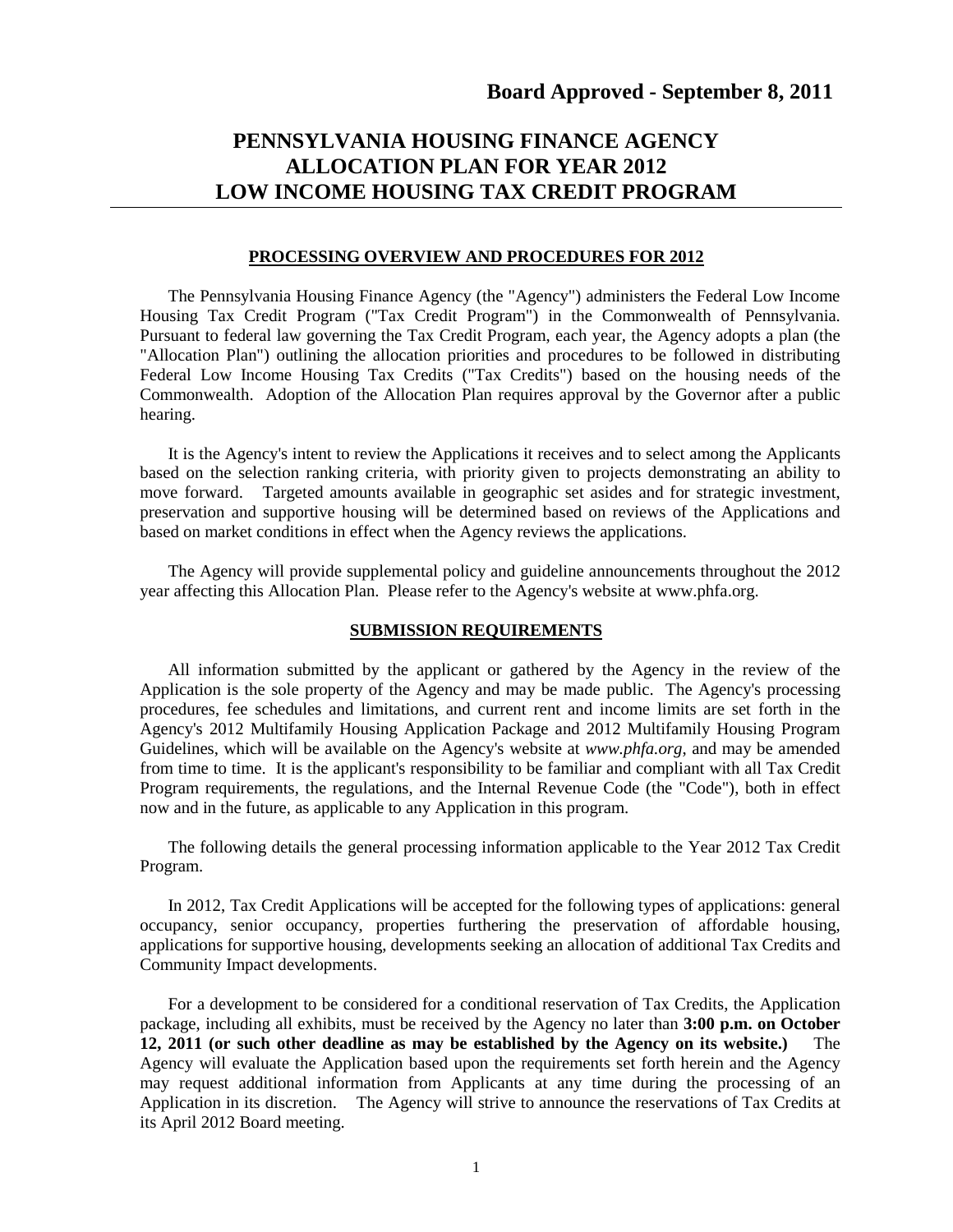The entity(ies) identified as an applicant(s) in the Application must have a general partner interest in the final ownership entity of the development. The applicant(s) must be actively involved in both the development and ongoing control and management of the development as evidenced in the partnership agreement governing the ownership entity for the development. Sale, transfer or assignment of an applicant's interest in the proposed Tax Credit development is prohibited while the Application is pending. For 2012, the Agency has set a limit of three (3) Applications per region per applicant with a maximum of six (6) Applications statewide. After reservation of Tax Credits, any such transfers, sales and assignments prior to placement in service and issuance of an IRS Form 8609 require prior written approval by Agency staff and may require submission of a new Application and/or may result in recapture of Tax Credits by the Agency.

The Application package submitted for review must include all of the information in the order set forth in the Application Checklist. Any material deficiency in the Application or omission from the mandatory submissions set forth in the Application Checklist may result in immediate rejection. In addition, the Application must meet program eligibility requirements set forth in Section 42 of the Code. Applications and required exhibits may not be submitted via fax or email to the Agency. Any Application which does not contain sufficient information to be reviewed will be returned. The Agency reserves the right to reject or return any Application at any time during the Application processing period.

Any Application, once received by the Agency, may not be altered, amended or modified except as approved by staff during underwriting and program review or except for developments participating in an Agency financing program, which may undergo subsequent substitute processing and ranking by the Agency. Applications will be ranked based only upon the information contained in the initial Application package.. Agency staff will review the development's construction costs, fees, sources of funds, operating income and expenses to determine the development's financial feasibility and long term viability. Developments that meet all threshold requirements, need and marketability and are financially feasible and viable will then be ranked according to the Selection Criteria. Applications that do not meet threshold requirements, are financially infeasible or that do not demonstrate long term viability may be returned at any time. The Agency reserves the right, in its sole discretion, to reject any Application in the event that the costs or fees associated with the proposed development are deemed to be excessive or unreasonable. Additionally, the Agency may discontinue processing of any Application if the Agency determines in its sole discretion that the development will not be able to receive a reservation of Tax Credits due to the oversubscription of Tax Credits in any Set-Aside.

Upon review of the Application, Agency staff may, but is under no obligation to, advise the applicant of incongruities, discrepancies or incomplete items and may allow the applicant to clarify or supplement the original submission. Such requests will be made in writing to the applicant and response will be required within the timeframe set forth therein, which will generally be no later than five business days from notification by staff. Applicants are urged to review their original Applications carefully prior to submission to the Agency. Corrections allowed during the staff review process will neither include replacement, substitution or amendment of material items used by staff in the ranking of an Application nor remedy the scoring of an Application as an incomplete submission. See the 2012 Multifamily Housing Program Guidelines for additional guidance and information about processing Applications.

Notwithstanding the above, Agency staff my take any actions deemed necessary by the Agency to process Applications in a manner which promotes Agency housing goals, specific market need and/or program objectives.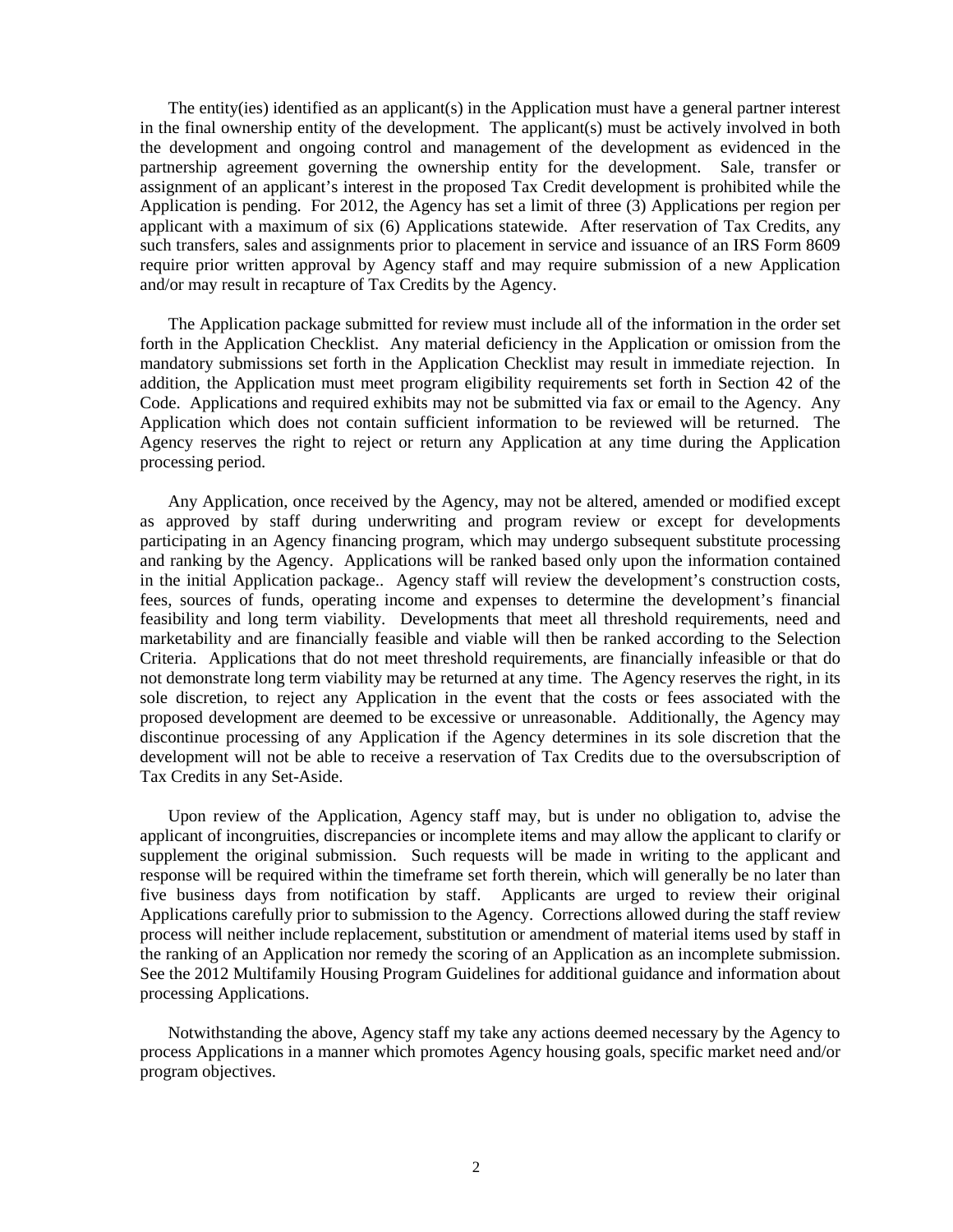# **APPLICATION ELIGIBILITY CRITERIA**

In order to be considered for a conditional reservation of Tax Credits, all applicants must submit an Application. The Agency will not accept or process requests for Tax Credits without the submission of an Application. The Agency will only process Applications meeting all of the following eligibility criteria. Failure to meet any of these eligibility criteria may result in rejection of the Application.

- 1. Agency staff will review the Tax Credit Program compliance history and performance of the applicant (or any related entity or material participant) and the management agent of the proposed development. The applicant must certify that it is in compliance with all Tax Credit Program requirements for each Tax Credit development in which it has a material ownership interest. If the applicant (or any related entity) or management agent of the proposed development is currently involved in a Tax Credit development that has been reported to the Internal Revenue Service ("IRS") as being out of compliance with any Agency program requirement (including Restrictive Covenant Agreement violations) and said noncompliance has not been brought back into compliance prior to the submission of the Application, the Application may be rejected at any time prior to reservation of Tax Credits. In the alternative (or in addition, in the sole discretion of the Agency), attendance and satisfactory completion of an Agency-approved course in the compliance requirements of the Tax Credit Program may be required. The Agency in its sole discretion will determine whether a compliance issue is of a material or nonmaterial nature and whether it is of a recurring nature. Note that while any material compliance issue may result in rejection of an Application, nonmaterial noncompliance issues may result in the adjustment of points during the ranking process. The Agency may reject any Application from an applicant who fails to submit and maintain timely unit and project information on the Agency's interactive database ("PA Housing Search").
- . 2. If the applicant (or any related entity or material participant) is involved or has been involved in an Agency funded development that is delinquent in payments to the Agency or has materially defaulted on any of its obligations to the Agency or has misrepresented any material information on a previous application, the Agency may reject the Application.
- 3. Applications may be returned if the applicant (or any related entity or material participant) has failed to meet any established program deadline date which resulted in loss or recapture of Tax Credits or potential loss of stimulus funds.
- 4. Applicants (or any related entities or material participants) who have unpaid fees due to the Agency may be ineligible to participate in the Tax Credit Program.
- 5. Developments that have resulted from or will result in the permanent displacement of low income residents will be ineligible for Tax Credit Program participation unless the developer provides evidence satisfactory to the Agency that an appropriate relocation plan has been developed. Furthermore, to the greatest extent feasible all residents must be offered their choice to either be temporarily relocated until such time, upon completion of the development, as they are able to return to an appropriately sized affordable unit in the development, or receive relocation benefits. Applicants are required to document the efficacy of notice given to residents to the satisfaction of the Agency.
- 6. Applications for acquisition Tax Credits will not be accepted for any existing occupied Tax Credit development during its initial compliance period unless the initial compliance period will have expired prior to the end of 2012 and the property meets all other acquisition Tax Credit rules.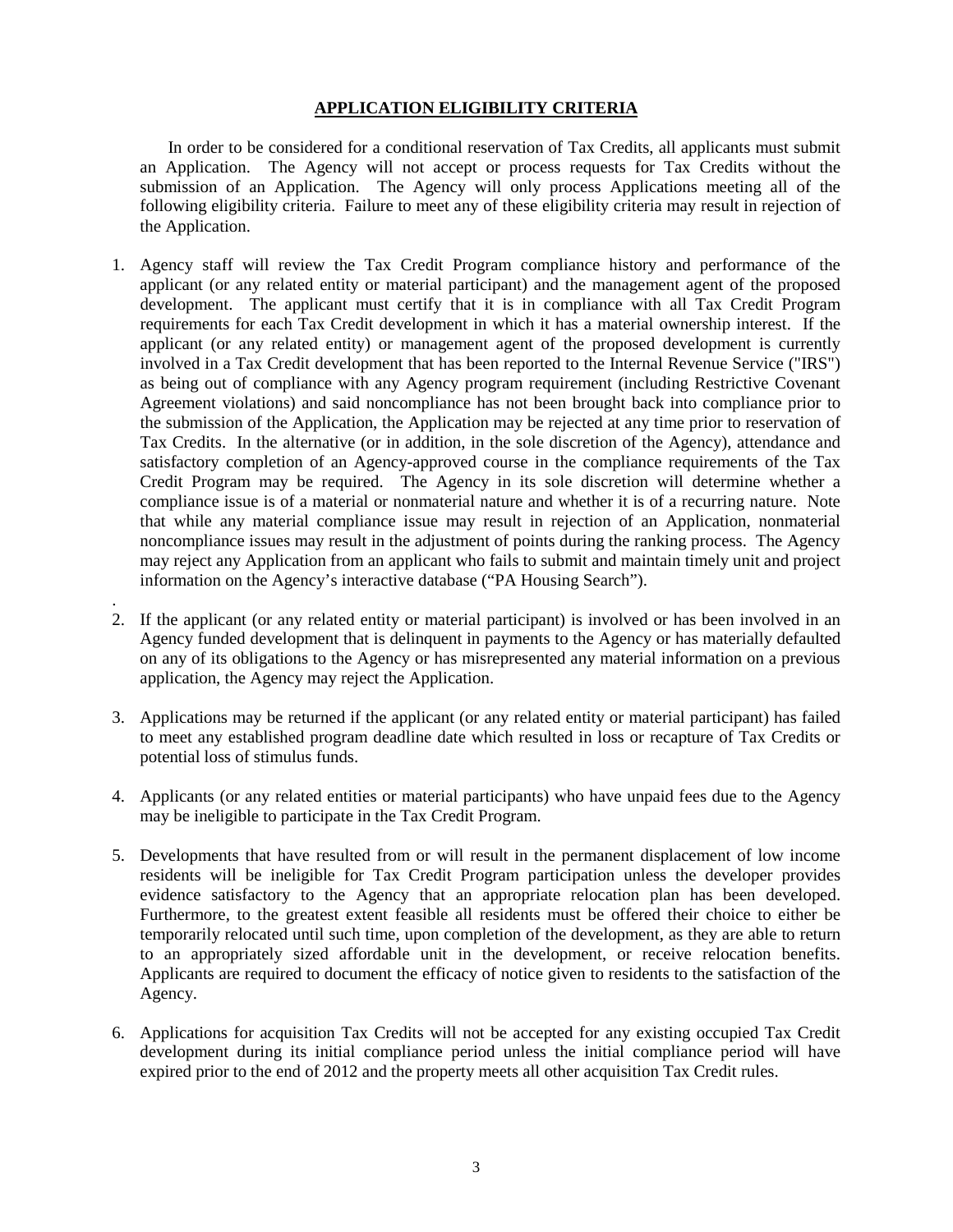- 7. Applicant must provide evidence satisfactory to the Agency of its financial and organizational capacity to ensure the completion of the development in accordance with the requirements of Section 42. The Agency will consider the total cost and number of projects owned or managed by the applicant in making this determination. Additionally, the Agency reserves the right to review supporting documentation, including annual audited financial statements, to evaluate applicant's financial capacity.
- 8. Applications for 2012 Tax Credits must demonstrate a commitment to serve low income residents for a period of not less than 30 years or, in the alternative, offer homeownership opportunities to qualified residents after the initial 15 year compliance period. For the commitment to serve low income residents for a period of not less than 30 years, the owner will certify this commitment in the Application and the Restrictive Covenant Agreement will contain a provision waiving any right to petition the Agency to terminate the extended use term (as described in Section 42). If the alternative of homeownership opportunities is selected, proposals must present a financially viable homeownership program for residents who inhabit the units during the compliance period. The program must incorporate an exit strategy, homeownership counseling and a minimum amount of funds (not less than \$1,000 per unit) set aside by the developer to assist the residents with the purchase. The only types of units eligible for consideration are townhouse and single family attached and detached structures. The Agency, in its discretion, may approve other unit types if structured as cooperative or condominium ownership. The developer will certify this commitment in the Application and the Restrictive Covenant Agreement will contain provisions ensuring enforcement of the related covenants by affected qualified residents. Should the units not be converted to homeownership, the Restrictive Covenant Agreement will contain a provision waiving any right to petition the Agency to terminate the extended use term for all units remaining as rental units. A certification from the design architect verifying the units are townhouse or single family attached or detached structures (or otherwise appropriate for homeownership by tenants as determined by the Agency) will be required as part of the Application.
- 9. The development team must have sufficient experience, as determined in the sole discretion of the Agency, to effectively own, design, construct, manage and operate a Tax Credit development. The development team members include the applicant, architect, general contractor, attorney, and the management agent. As appropriate, the experience of a housing consultant (including their ability to secure equity investment) or a housing management consultant may be considered in lieu of the applicant or management agent, respectively.

In addition to the above threshold eligibility criteria, the Agency reserves the right to take any action it deems appropriate if the applicant (or any related entity), proposed management agent, or other material participant has been found to be in violation of fair housing, housing accessibility or nondiscrimination laws or has been found to discriminate against Section 8 voucher and certificate holders or recipients of any state or local tenant or project based rental assistance, and such violation or discriminatory actions have not been remedied to the satisfaction of the governmental agency or entity with jurisdiction. The Agency specifically reserves the right to take any appropriate action and to deny any future Tax Credit Application from any applicant (or related entity) who evicts or terminates the tenancy of low income residents, except for good cause, throughout the entire project compliance period (including the extended use period) applicable to any existing Tax Credit development. Such action may include rejection of the Application, termination of processing, recapture of Tax Credits (if an IRS Form 8609 has not been issued) or, if applicable, issuance of an IRS Form 8823 or notification to the appropriate governmental authorities. (As evidence of such finding of violation, the Agency may rely upon its own investigations or may rely upon any order of a court with jurisdiction or upon notice of such a finding from any federal or state agency with investigative or regulatory jurisdiction regarding the subject matter, such as the Internal Revenue Service, U.S. Department of Justice, Department of Treasury, U.S. Department of Housing and Urban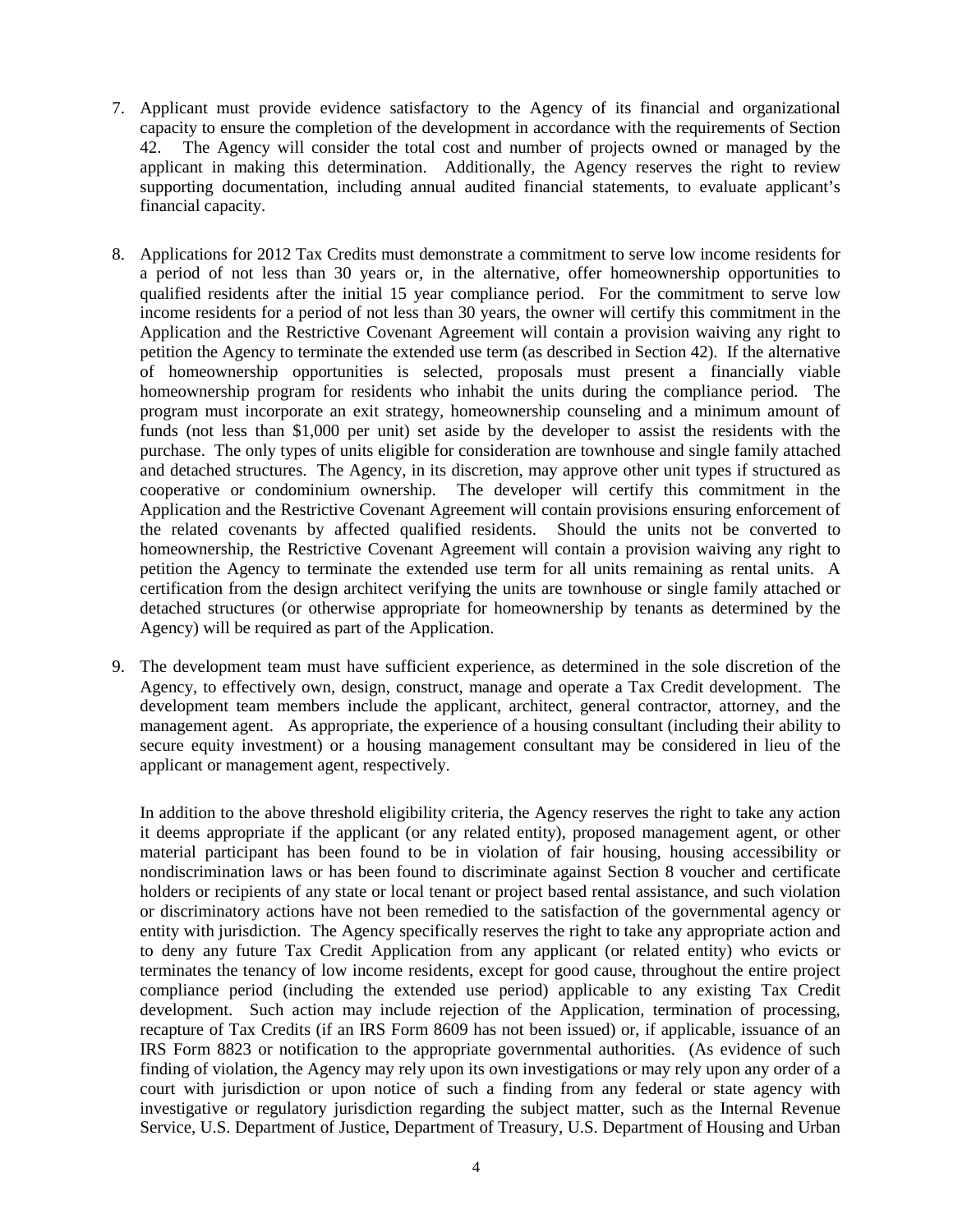Development, Pennsylvania Human Relations Commission or Pennsylvania Office of Attorney General or may make a determination based upon the failure to report or affirmatively disclose information to the Agency.)

"Material participant" for purpose of this section includes any entity who by written agreement may significantly affect, in the opinion of the Agency, the development or operation of the property. Such written agreement may include ground leases, operating subsidies, partnership agreements, management contracts or operating regulatory agreements.

10. Applications must demonstrate that the housing needs of local public housing waiting lists have been met. Applicants may meet this requirement by providing either: (1) a current letter from the local public housing authority stating how the development is specifically meeting the housing needs of residents on the public housing waiting list; (2) a copy of the comprehensive plan outlining the current local public housing authority waiting list and evidence that the development will meet such resident needs; or (3) evidence of receipt of mailing to the local public housing authority prior to the date of the Tax Credit application a letter which evidences the commitment of the developer to work cooperatively to meet the needs of persons on the local public housing waiting list.

#### **Set-Asides**

The Agency will target its allocation of Tax Credits to achieve several Set-Asides. An outline of these Set-Asides is provided below. The amounts available in each Set-Aside will be adjusted by the Agency at any time to ensure adequate and appropriate funding of the developments meeting the Program criteria and goals. The Agency may provide a preference to developments using Commonwealth-sponsored pilot programs, specific market needs or Agency housing goals.

|  | <b>Set-Aside Percentages</b> |
|--|------------------------------|
|--|------------------------------|

|        | <b>Percentage of Tax Credits</b><br>to be Allocated |
|--------|-----------------------------------------------------|
|        | 55.00%                                              |
| 18.73% |                                                     |
| 9.00%  |                                                     |
| 5.99%  |                                                     |
| 4.88%  |                                                     |
| 12.29% |                                                     |
| 4.11%  |                                                     |
|        | 15.00%                                              |
|        | 5.00%                                               |
|        | 5.00%                                               |
|        | 20.00%                                              |
|        | 100.00%                                             |
|        |                                                     |

#### **1. Regional Set-Aside**

A percentage of the Year 2012 Tax Credits will be set aside for each region of the Commonwealth. The counties in each region are shown on the map in Exhibit DCED in the 2012 Multifamily Housing Program Guidelines. The Regional Set-Asides are based on the percentage of households at or below 50 percent of median income for the given region. Allocations from the Regional Set-Aside will be further targeted in the following manner: fifty-five percent (55%) of the Regional Set-Aside of Tax Credits will be allocated to general occupancy developments and fortyfive percent (45%) of the Regional Set-Aside of Tax Credits will be allocated to senior developments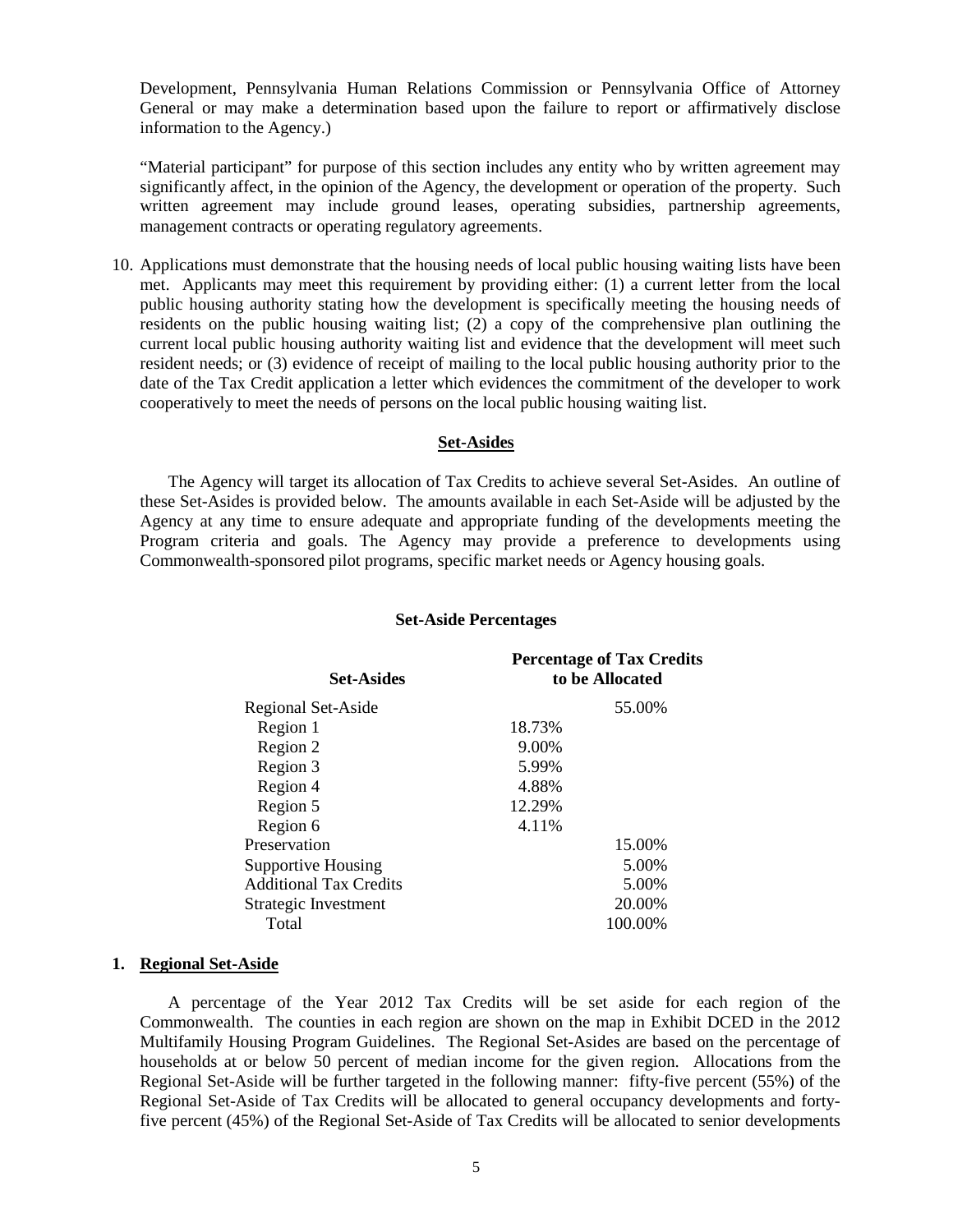(defined as housing for older persons age 55 and older or 62 and older). These amounts may be adjusted to ensure adequate funding for developments or regional distribution within this Set-Aside or to address Agency program goals or market needs.

### **2. Nonprofit Organization Set-Aside**

The Agency seeks to encourage development by nonprofits which have demonstrated commitment to improving the living environment, public health, or safety of local populations in Tax Credit developments and will target a minimum of twenty-five percent (25%) of the state per capita allocation amount toward developments involving qualified nonprofit organizations. To be eligible, all nonprofits must meet the following requirements:

A nonprofit organization will qualify for consideration under the Nonprofit Set-Aside if it is described in paragraphs (3) or (4) of Section 501(c) of the Code, is exempt from tax under Section 501(a) and will materially participate in the Tax Credit development throughout the compliance period. In addition, the nonprofit organization must have the fostering of low income housing as one of its exempt purposes. The nonprofit organization must own (directly or through a partnership) at least a 51% interest in the general partner of the partnership entity in accordance with current laws and IRS regulations throughout the development's compliance period. The nonprofit organization may neither be an affiliate of, nor controlled by, a for profit organization. An opinion of counsel addressing the status of the nonprofit organization and qualification for the Nonprofit Set-Aside may be required.

Priority may be given to nonprofits which have a substantial base of operations within the county or municipality in which it proposes a development. To show a substantial base of operations, the nonprofit must demonstrate that it has provided quality charitable services to persons in the county or municipality without substantial interruption for at least the last two years, or performed other such activities which demonstrate, to the satisfaction of the Agency, that the organization will further the living environment, public health, or safety of persons in the proposed development. Charitable services are services recognized as charitable by the IRS. The Agency may require certification of IRS Form 990 filings and evidence of good standing with all nonprofit IRS filing requirements.

### **3. Preservation Set-Aside**

Some of the state per capita allocation available in the Year 2012 will target developments that meet the Agency's requirements for preservation of affordable housing. Applications for the preservation of general occupancy and senior developments may qualify for the Preservation Set-Aside if targeting:

- (a) Existing low income units receiving project-based rental subsidies that are within two years of any permitted prepayment or subsidy contract expiration with a likely conversion to market rate housing or equivalent loss of low income use restrictions and expend a minimum of \$20,000 a unit in construction improvements. (The likelihood of conversion to market rate housing must be supported by a current market study in a form and substance acceptable to the Agency.); or
- (b) Rehabilitation of already existing low income units provided that the rehabilitation is being funded through the Agency and the development will be monitored through an Agency preservation program.

Preference may be given to developments participating in the Agency's Preservation through Smart Rehab Program or to those that face conversion to market or which have rehabilitation scope of work that addresses significant life safety issues. Applicants for the Preservation Set-Aside should refer to the 2012 Multifamily Housing Program Guidelines for further guidance on submission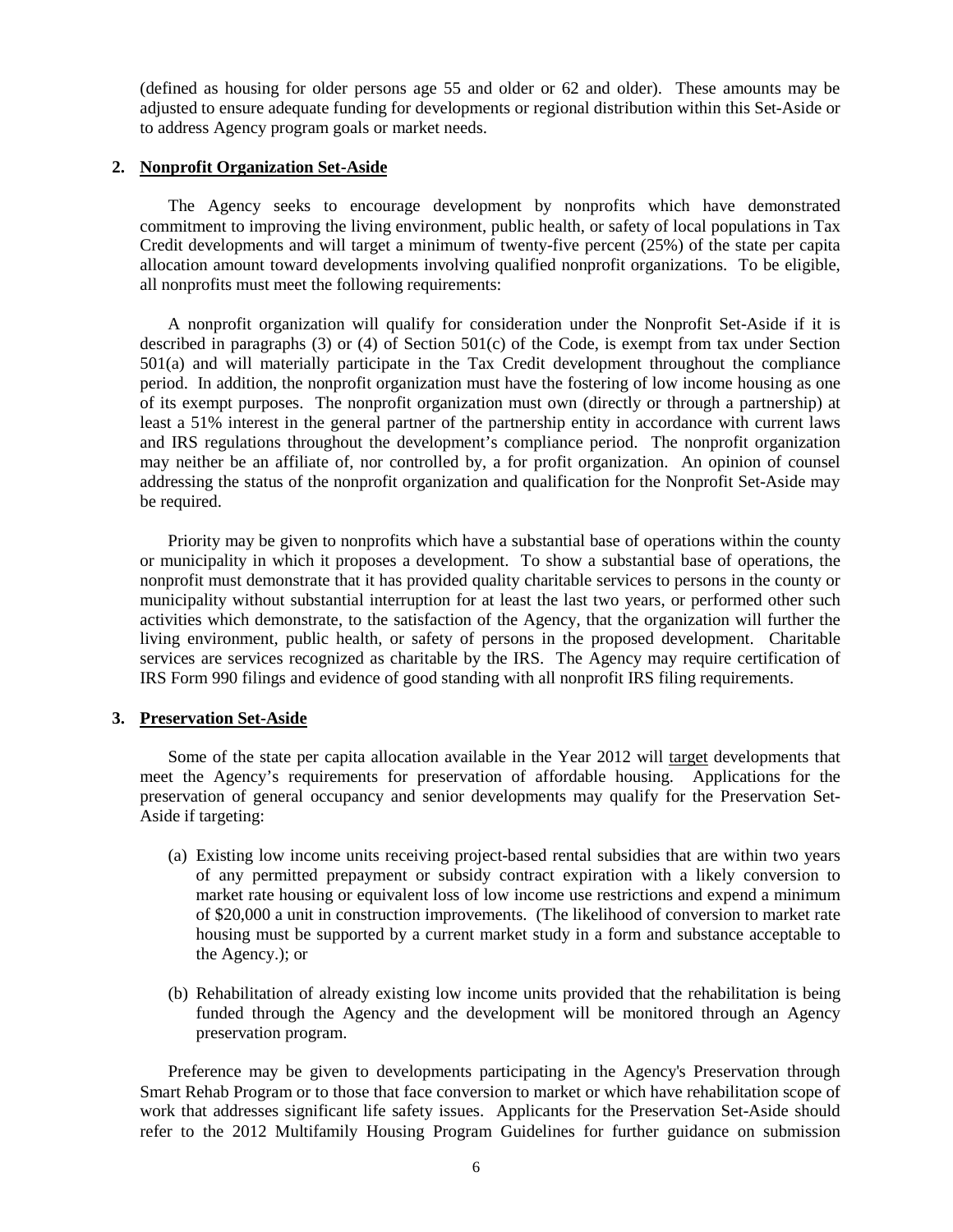requirements. The Agency, in its discretion, may consider any Applications under the appropriate Regional Set-Aside once the Preservation Set-Aside is exhausted.

### **4. Supportive Housing Set-Aside**

If feasible, a special Set-Aside of Tax Credits will target developments that meet the Agency's requirement for Supportive Housing. To qualify for the Supportive Housing Set-Aside, the development must:

- a. Provide at least 25% of the total units for developments of 20 or fewer units and at least 15% and no more than 25% of the total units for developments with more than 20 units to eligible populations including persons that are homeless; or to non-homeless households that require supportive services including those with mental, physical, sensory, or developmental disabilities; persons with substance abuse disorders; persons diagnosed with HIV/AIDs and related diseases, and other special populations approved by the Agency on a case-by-case basis. Designated units must be rented only to the target population (subject to fair housing laws).
- b. Document the need for housing for the target population (including size of units).
- c. Be located within 2 blocks of a public transit stop or include transportation in the site plan of services.
- d. Have funding in place or identify a viable plan for the funding of appropriate services for the duration of the compliance period.
- e. Provide a rental subsidy so that rents in Supportive Housing Units do not exceed 30% of household income.
- f. Identify a lead agency that will act as a referral agent for the targeted units and have an agreement in place for that referral process. Services for the target population cannot be a condition of residency for these or other units.

Applicants for this Supportive Housing Set-Aside should refer to the 2012 Multifamily Housing Program Application Instructions for further guidance on submission requirements. Applications for the Supportive Housing Set-Aside may be either for general occupancy or senior developments.

#### **5. Requests for Additional Tax Credits Set-Aside**

A special Set-Aside of Tax Credits will target developments that have received an initial reservation of Tax Credits in a prior year and are seeking additional Tax Credits in 2012. Developments that must be placed in service in 2012 will receive preference for the Tax Credits. This Set-Aside is only available for developments which have closed on their equity investment or can demonstrate the capacity to secure an equity investment, satisfactory to the Agency, and qualified applicants must neither have changed any selection criteria nor made any unapproved modifications to the development from the initial Application. Applications will not be accepted for additional Tax Credits due solely to an increase in Maximum Basis Limits. Furthermore, in order to qualify for a reservation of Tax Credits from this Set-Aside, the applicant must demonstrate that an amount equivalent to a minimum of 15% of the developer's fee has been reinvested to cover increased costs associated with the development financing.

In the event the applicant is amending the selection criteria considered by the Agency in making the initial reservation the applicant must submit a new Application. Regardless of which source the applicant chooses (i.e. Regional Set-Aside or Additional Set-Aside), applicants may only request additional Tax Credits two times subsequent to the initial reservation.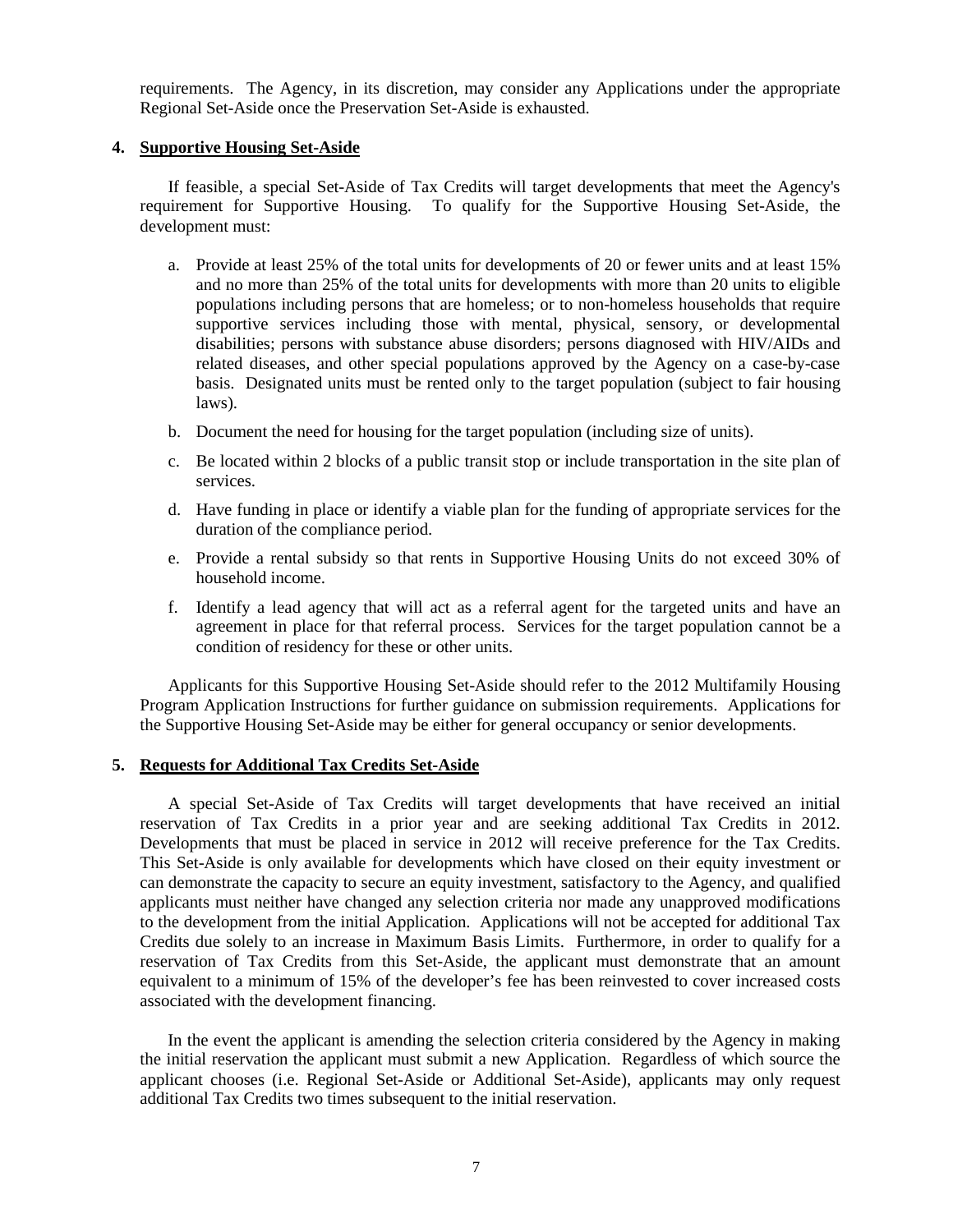A development seeking Additional Tax Credits from the Set-Aside will not be considered at the same time under the Regional Set-Aside. Once the Additional Tax Credits Set-Aside is exhausted the Agency, in its discretion, may reallocate Tax Credits in an amount as determined by the Agency to developments which must be placed in service in 2012.

All applicants for Additional Tax Credits should refer to the Checklist of Exhibits in the 2012 Multifamily Housing Program Guidelines for resubmission requirements and processing instructions. Applications for Additional Tax Credits will be considered by the Agency upon submission of the Additional Tax Credit Application on October 12, 2011. The Agency will strive to make conditional reservations of Additional Tax Credits by February 29, 2012.

#### **6. Strategic Investment**

Based on the Agency's experience, there are circumstances under which an evaluation of a development supported by Tax Credits needs to take into account the contribution that it can make to a neighborhood's revitalization or specific economic opportunities (such as areas of extreme housing shortage due to Marcellus Shale development) or the overall housing goals of the Commonwealth, as determined by the Agency. The Agency has set aside Tax Credits to target such developments.

The Agency, in its discretion, may consider any Application for Strategic Investment after the other Set-Asides have been exhausted. The Agency may consider developer participation, regional distribution, scale of community impact, extraordinary market and population needs, unique funding and leveraging opportunities, disaster recovery response and competitive rankings of Applications, in making allocations under the Strategic Investment Set-Aside including how the development maximizes the inclusion of affordable accessible units in its design.

#### **Additional Resources and Supplemental Set-Aside Information**

Should additional Tax Credits become available for whatever reason at any time in 2012, the Agency will not issue an amendment to this Allocation Plan but will instead make allocations of such additional Tax Credits based upon priorities and preferences set forth in this Allocation Plan as it deems appropriate. The amounts available in each Set-Aside may be adjusted by the Agency at any time to ensure adequate and appropriate funding of the developments meeting the Program criteria. Additionally, the Agency may consider any development in any Set-Aside it deems appropriate to maximize distribution and meet state housing goals.

The amounts available in each Set-Aside may be adjusted by the Agency at any time to ensure adequate and appropriate funding of the developments meeting the program criteria. Further, the Agency reserves the right to allocate more than the available Tax Credits in each Set-Aside in order to fully fund a project reservation which has scored sufficient points to warrant funding but for which funds remaining in the set-aside cannot fund the full credit amount needed for feasibility. For developments returning Tax Credits from a previous or current year's allocation, the Tax Credits may be redistributed at the Agency's discretion.

After the Agency reserves Tax Credits for 2012 Applications, the Agency may allocate such 2012 Tax Credits as may be available to any development which either did not receive a reservation or which needs additional credits to fully support its financial feasibility. In addition, the Agency may make binding commitments to allocate Tax Credits through a forward allocation process to ensure that it will be able to completely allocate year 2012 Tax Credits prior to the end of the year. Developers may not apply for or request a forward allocation. The Agency may determine to forward allocate based on geographic distribution, specific project needs or program considerations in the sole discretion of the Agency.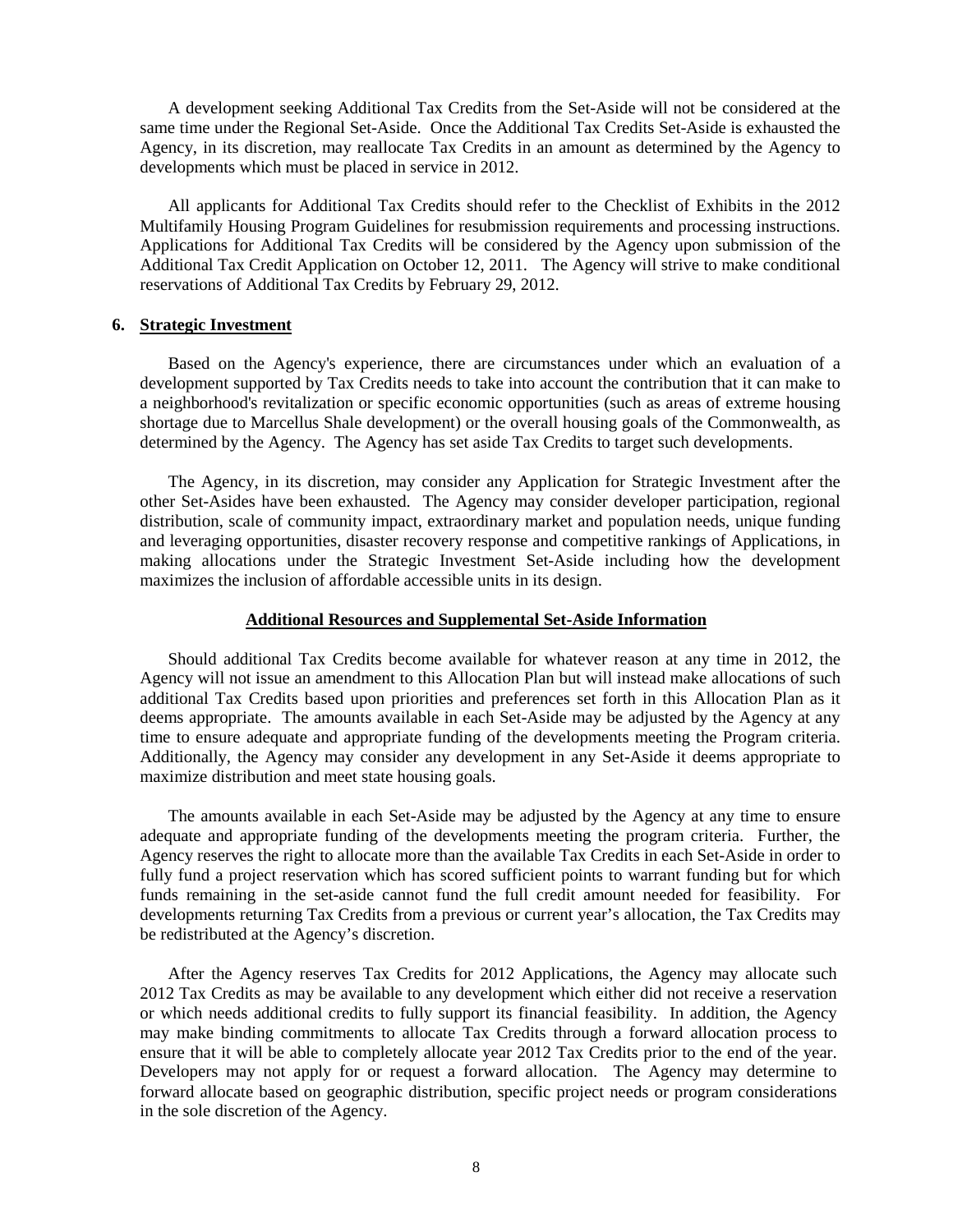Applications may be returned if the amount of Tax Credits requested for a development exceeds the amount of Tax Credits available for the applicable Set-Aside by more than 10 percent of the Set-Aside amount. Tax Credits are not guaranteed to any party, regardless of the ranking or points achieved through the evaluation process. The Agency will review the geographic location, developers and types of projects to ensure distribution throughout the Commonwealth. In addition, the Agency may impose a \$1,200,000 per developer per region maximum on the Tax Credits or otherwise restrict the amount of Tax Credits to any particular developer or project. The Agency may impose a \$1,600,000 per developer per region maximum on Tax Credits for developments located in a distressed municipality as defined by the Financially Distressed Municipalities Act to any particular developer or project. Based upon the demand for Tax Credits and development rankings, the Tax Credits reserved for any one applicant (or related entity or material participant) or development in any specific jurisdiction or within a particular Set-Aside may be limited at the discretion of the Agency. Furthermore, Applications with costs that the Agency, in its sole discretion, deems to be excessive may be rejected or suspended from processing. Moreover, the Agency reserves the right to amend, modify or waive specific nonmaterial submission requirements or requisite documentation to best achieve affordable housing programs or affirmatively further fair housing in the Commonwealth.

#### **MAXIMUM PER UNIT BASIS LIMITATIONS**

The Agency has established a maximum basis per unit limit of \$250,000 ("Maximum Basis"). The Agency may consider a waiver of these limits for developments with larger bedroom counts. Maximum Basis includes all depreciable costs normally included in the eligible basis determination for rehabilitation or new construction (not including the developer's fee or cost of acquisition). Maximum Basis for the purposes of this calculation may be determined after the deduction for commercial space costs but prior to the pro rata reduction for historic tax credits and other nonqualified financing and costs normally not included in eligible basis.

Developments located in a "qualified census tract" or "difficult development area", as established by HUD, may qualify for Tax Credits based on 130 percent (130%)of the eligible rehabilitation/new construction basis.

Tax Credits in an amount up to 130 percent (130%) of the eligible rehabilitation/new construction basis may also be considered where appropriate by the Agency for developments which demonstrate that they have excess development expenses and costs related to:

- Their location in areas of the Commonwealth with limited federal, state, local or financial resources; or
- Their provision of general occupancy units in "underserved" areas, as defined by the Agency, with acquisition costs (from an unrelated party) exceeding 10% of the maximum basis limits; or
- Community impact developments with mixed income (of at least 15% market rate units) or mixed use components (commercial space of at least 15% of the square footage of the development).

If the Maximum Basis per unit, as previously described, exceeds the established limits, Agency staff may waive the Maximum Basis per unit for some developments in its discretion. An Agency waiver of the established limits will be based upon the demonstration of compelling circumstances and justification for the additional basis eligible costs. Compelling circumstances are limited to the following: costs predominately related to the preservation of a designated historic building or necessitated by building in or adjacent to a designated historical district; construction costs attendant to providing supportive services to the resident population that are over and above that typically associated with such housing, including reasonable costs related to the construction of community service facilities; costs due to structurally unsuitable subsoil conditions; costs associated with environmental remediation of an existing building that will remain in the development; up-front capital expenditures related to energy efficiency systems that will result in demonstrable savings in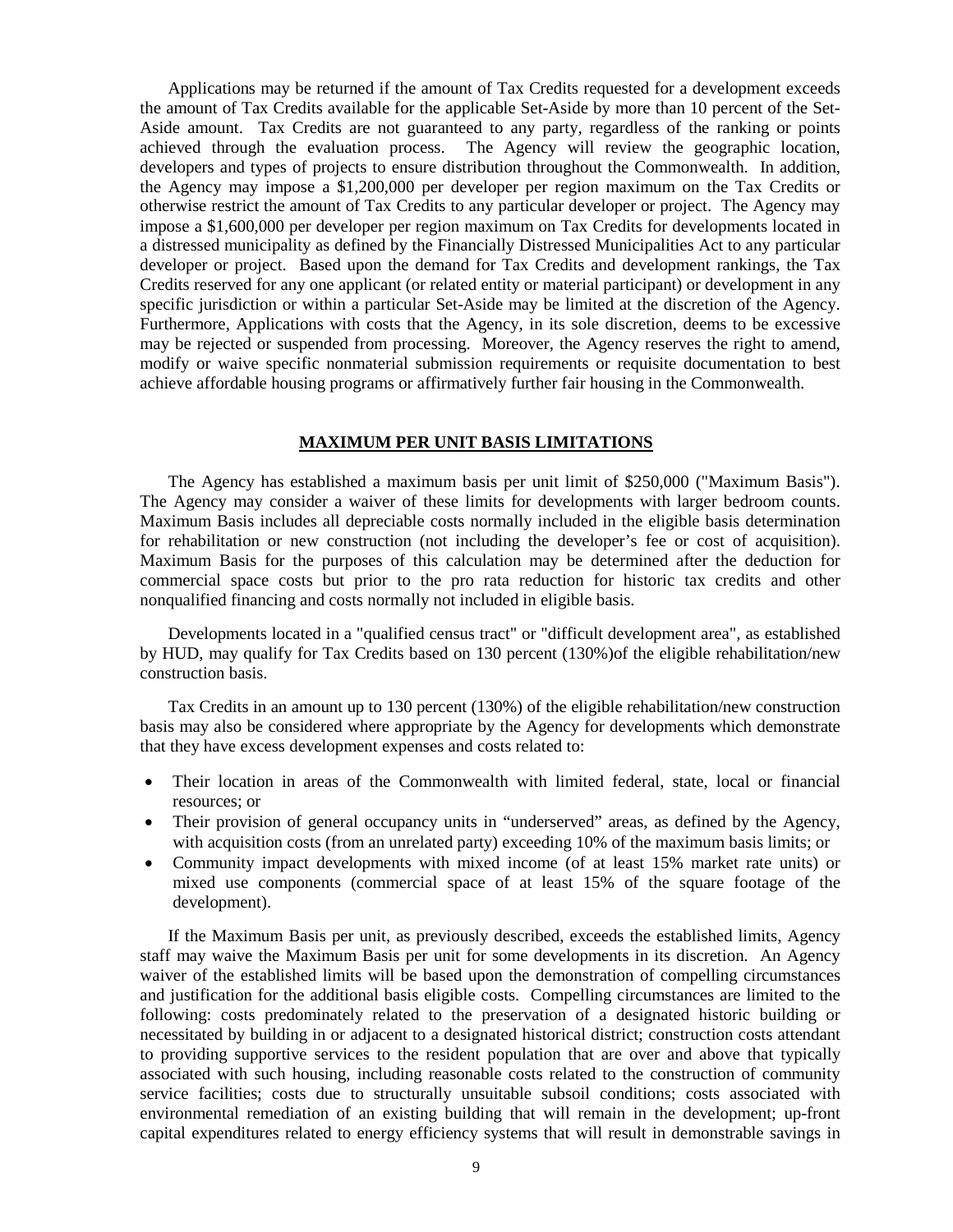utility costs to the development, including solar, geothermal, or other innovative energy savings techniques; and costs resulting from local conditions or attempts to exclude affordable housing (this may include excessive impact fees, building code requirements, restrictive zoning, extraordinary litigation costs incurred because of neighborhood opposition and planning requirements). For those properties seeking to exceed limits based on costs due to unsuitable subsoil conditions, costs associated with environmental remediation, or up-front capital expenditures related to energy efficiency systems that will result in demonstrable savings in utility costs must provide evidence that such costs are in excess of expenditures required for eligibility for Tax Credits. In addition, a detailed cost breakdown must be provided indicating the difference between the costs for these items and those of typically constructed developments. Developers must provide full explanation of all alternative site considerations and provide adequate justification of the need for the development at the identified location or a full explanation and adequate evidence of cost savings. For developments affected by local attempts to exclude affordable housing, Agency staff will not approve Tax Credits above 30 percent of the Maximum Basis limitation. For all other circumstances, Agency staff will not approve Tax Credits above 15 percent of the Maximum Basis limitation. A waiver of the Maximum Basis limitation is at the sole discretion of the Agency.

### **APPLICATION THRESHOLD CRITERIA**

The Agency has determined that the following minimum development characteristics will be considered threshold criteria for all developments seeking Tax Credits in 2012. The Agency may waive the requirement of a specific amenity if compelling circumstances exist, or if the inclusion of such amenity adversely affects the financial feasibility of the development or if, due to the nature of the rehabilitation of the development, the inclusion of such amenity is cost prohibitive. The Agency will review the architectural documents submitted with the proposal to confirm the existence of the proposed amenities. A certification from the design architect verifying the inclusion of the amenities in the development must be submitted with the Application. Confirmation from the construction contract administration architect is required with the submission of the cost certification documents. For developments not requiring the services of an architect, the certifications may be provided by the general contractor. Amenities should be appropriate for the proposed resident population. Amenities should be appropriate for the proposed resident population. Verification of the availability of all amenities may be required by the Agency at any time and throughout the development's compliance period.

- 1. Development Amenities The following Development Amenities must be included in the proposed development. (Please note that the applicant should seek independent tax advice as all of the costs of the following amenities may not be includible in eligible basis.)
	- On-site Community Room. The community room must be one room and should be of sufficient size to accommodate the residents and services to be provided. The community room in senior housing developments should include a kitchen or kitchenette that will be available to all residents.
		- o An on-site community room will not be required for developments with 11 units or less or scattered site properties. Applications which are a continuation of a phased development will be required to provide space sufficient to meet the size requirements below based on the aggregate of the number of units in all phases.
		- o The community room should contain at least 15 net square feet per unit for properties between 12 and 50 units. Community rooms in developments with more than 50 units should be at least 750 square feet in size. The square footage required shall be in addition to the kitchen or kitchenette, where provided.
	- Laundry Facilities. Common laundry facilities or the providing of individual washers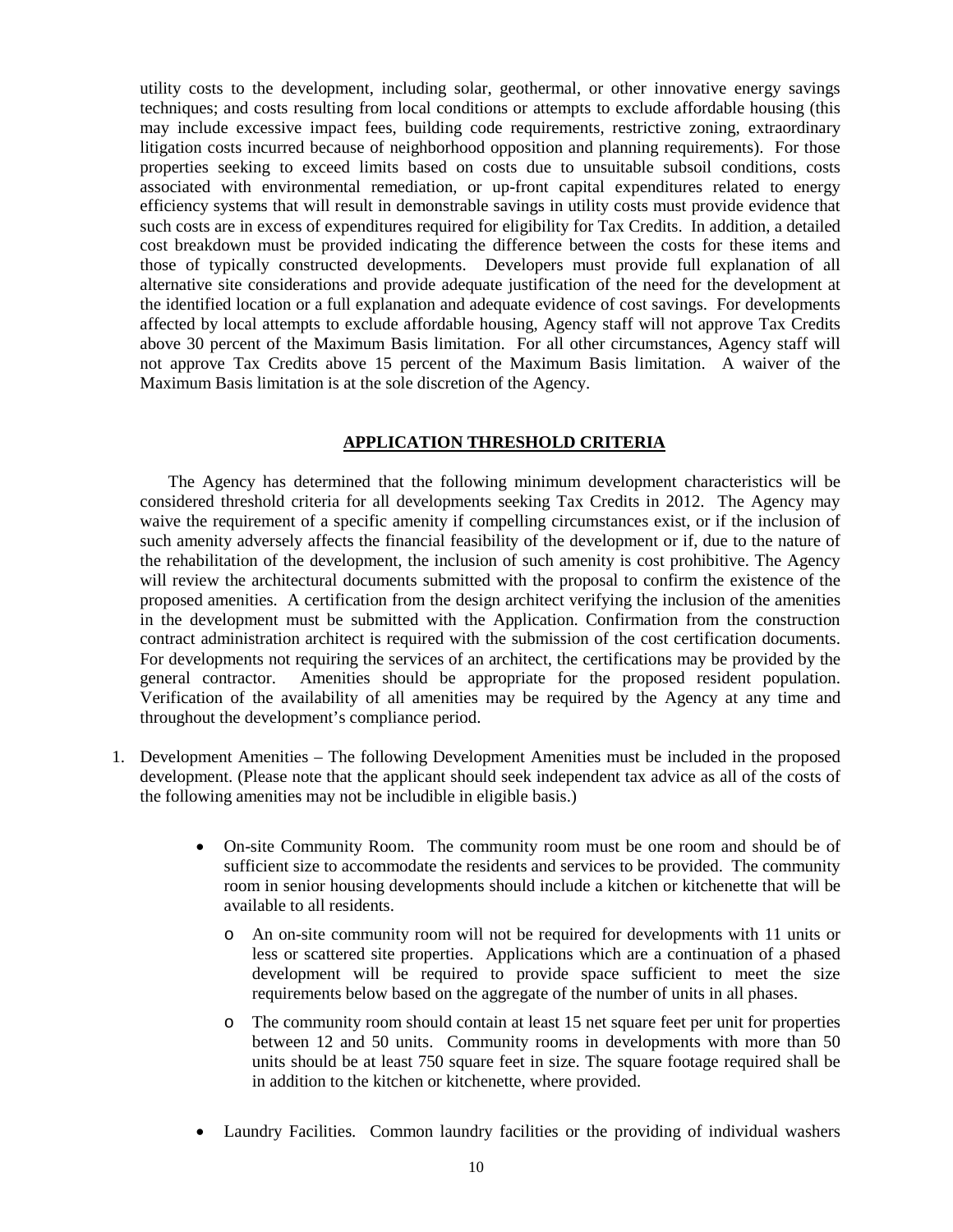and dryers in each unit are required. If the development contains a common laundry facility, the following requirement must be met:

- o For general occupancy developments: one washer and dryer per 12 units, with a minimum of two washers and two dryers required at each laundry facility.
- o For elderly developments: one washer and dryer per 20 units, with a minimum of two washers and two dryers required at each laundry facility.
- o A minimum of one front load washer and dryer is required for each laundry facility and will be required in accessible units containing a washer and dryer in the unit.
- o All washing machines, whether development owned or vendor owned, must be Energy Star labeled.
- Air Conditioning. For new construction or substantial rehabilitation developments, all common spaces must be air conditioned (except stair towers, mechanical rooms and storage rooms).
	- o Preservation or moderate rehabilitation properties may be required to include air conditioning as part of the proposal if financially feasible and deemed reasonable by the Agency.
- On-site Management Office. An on-site management office will be required for all developments except: those containing 11 units or less or scattered site properties. Applications which are a continuation of a phased development with a total of more than 11 units will be required to provide evidence of a management office in one of the prior phases.
- 2. Unit Amenities The following Unit Amenities must be included in the proposed development.
	- The net area of all dwelling units must fall within the limits listed below. (Net area is measured from the interior finish surface of the unit perimeter walls, and shall include all rooms, corridors, interior walls, storage areas, and mechanical spaces.) Rehabilitation developments may vary from the maximums and minimums by 10%. Accessible units may vary from the maximums as required to provide an accessible route and accessible clearances.

|            | <b>FLATS</b>            | <b>MULTI-FLOOR UNITS</b> |
|------------|-------------------------|--------------------------|
| <b>SRO</b> | 90 to 200 sq.ft.        |                          |
| EFF        | 400 to $600$ sq.ft.     |                          |
| 1 BR       | 550 to 850 sq.ft.       | 650 to 950 sq.ft.        |
| 2 BR       | 700 to 1,100 sq.ft.     | 850 to 1,300 sq.ft.      |
| 3 BR       | 950 to 1,350 sq.ft.     | 1,000 to $1,550$ sq.ft.  |
| 4 BR       | 1,100 to $1,550$ sq.ft. | 1,200 to 1,750 sq.ft.    |
| 5 BR       | 1,300 to 1,750 sq.ft.   | 1,400 to 2,000 sq.ft.    |

- Air conditioning shall be supplied to living areas and all bedrooms of each unit. Individual window units will not be considered as meeting this criteria.
- Refrigerators, ranges and ovens will be required in all units except for developments containing SRO units provided such properties have common cooking facilities containing these appliances.
- Window treatments in all residential units are required. Window treatments include venetian blinds, vertical blinds, or other opaque blinds. Roller shades will not be considered in this category.
- 3. VisitAbility All newly constructed single family, townhouse and elevator building units, and all ground floor units in walk-up apartment buildings shall be VisitAble. In rehabilitation developments, a minimum of twenty-five (25) percent of the units in townhouse developments,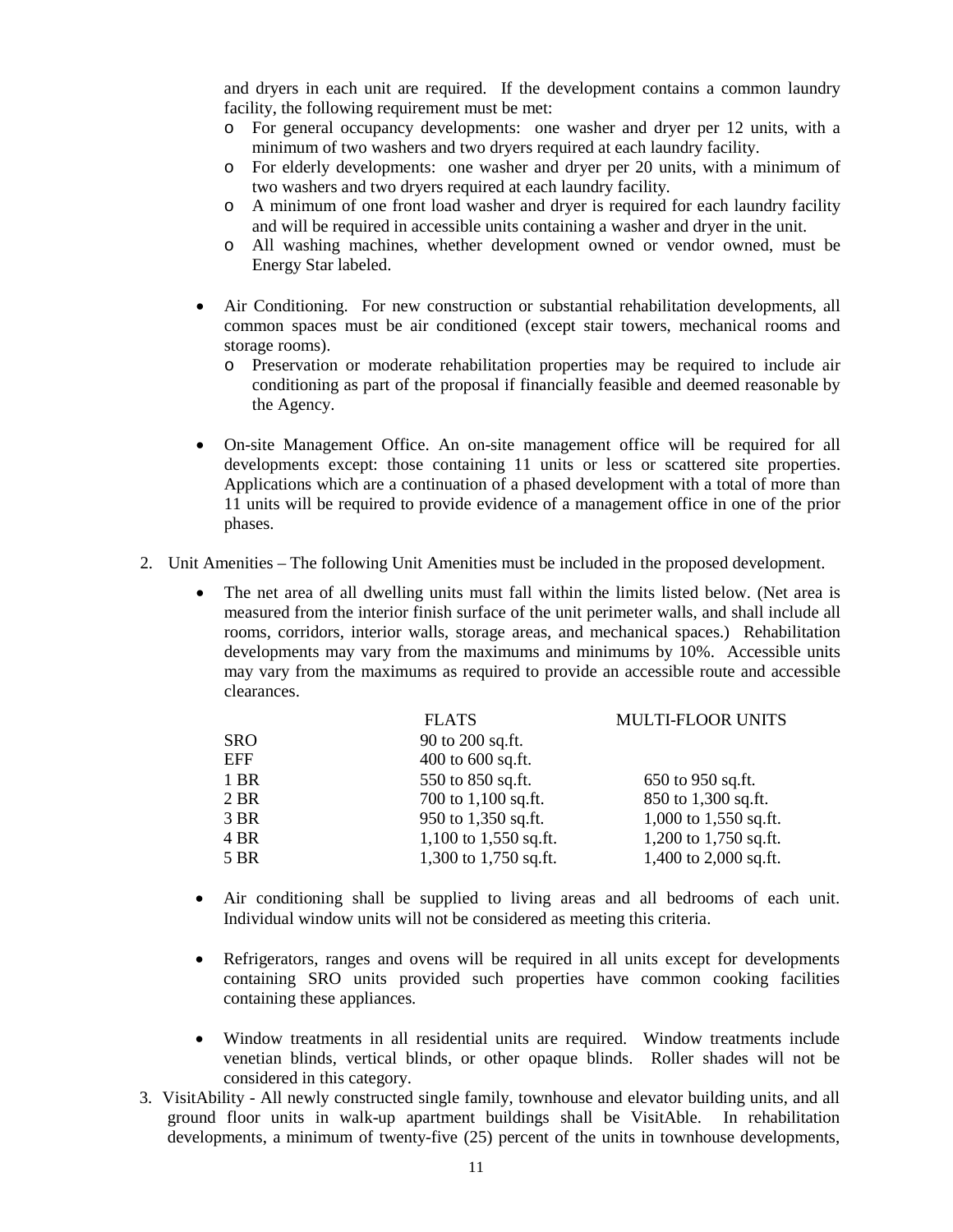elevator buildings and walk-up apartment buildings shall be VisitAble. Properties unable to comply with this requirement due to physical constraints or building type may apply for a waiver from this threshold requirement. To meet VisitAbility design features: the building and units must have at least one zero-step entrance with a 36 inch wide door; all doorways and passages on the entry level floor should have a width of 36 inches; there should be a clear pathway to a bathroom or powder room; such bathroom or powder room should include a minimum 24" grab bar beside the toilet on a reinforced wall, which can also serve as a towel bar; and there should be a clear pathway to the living room and dining area of the unit. The powder room and bathroom must follow the Fair Housing Act maneuverability clearances. (Preservation developments are exempt from this requirement but are encouraged to provide VisitAble units where feasible.)

- 4. Phase I Reports A Phase I Environmental Site Assessment prepared in accordance with ASTM E-1527-05 and the PHFA requirements found in the Submission Guide for Architects, is required for all developments. The report cannot be more than 12 months old at the time the application is submitted. An update letter provided by the original report's environmental consultant may be provided when the original report is between 12 and 24 months old at the time the application is submitted. Only the executive summary of the Phase I report shall be submitted in the application. The summary shall be accompanied by a certification from the sponsor stating that any issues raised in the environmental review have been reviewed and budgeted accordingly in the development budget. For existing buildings scheduled for rehabilitation or preservation developments, the Phase I report must also include the results from the following tests must also be included in the application: lead in water, lead-based paint, asbestos and radon. Cost estimates for any remediation work shall be provided and included with the Phase I executive summary.
- 5. Energy Conservation
	- In new construction and rehabilitation developments, the overall U-value of the exterior building envelope must exceed the requirements of the 2009 International Energy Conservation Code Chapter 4 for buildings three stories or less in height, or Chapter 5 for buildings four stories or more in height by at least 10%, as verified by a REScheck certificate for buildings three stories or less in height, or a COMcheck certificate for buildings four stories or more in height. Air sealing of the exterior building envelope and attic plane shall be included. Trade-offs available in the REScheck or COMcheck software for mechanical equipment will not be allowed.
	- In new construction and rehabilitation developments, all appliances, mechanical equipment, windows, ceiling fans, exhaust fans and exit signs, shall be Energy Star® labeled when such equipment and appliances exist. (Exceptions: programmable thermostats do not need to be provided, and windows in buildings over three stories in height may comply instead with ASHRAE Standard 189.1-2009). In addition, 100% of the permanent room light fixtures in the dwelling units shall be equipped with compact fluorescent or LED bulbs and 100% of the community room and common area corridor and stair lighting shall be fluorescent with electronic ballasts or shall utilize compact fluorescent or LED bulbs.

In preservation developments, existing refrigerators more than 6 years old shall be replaced with Energy Star® labeled type. Existing heat pumps, air conditioning condensing units, and through-wall air conditioners more than 6 years old shall be replaced with Energy Star® labeled type, when such equipment exists. Existing furnaces and boilers more than 10 years old shall be replaced with Energy Star® labeled type, when such equipment exists. (Programmable thermostats do not need to be provided) In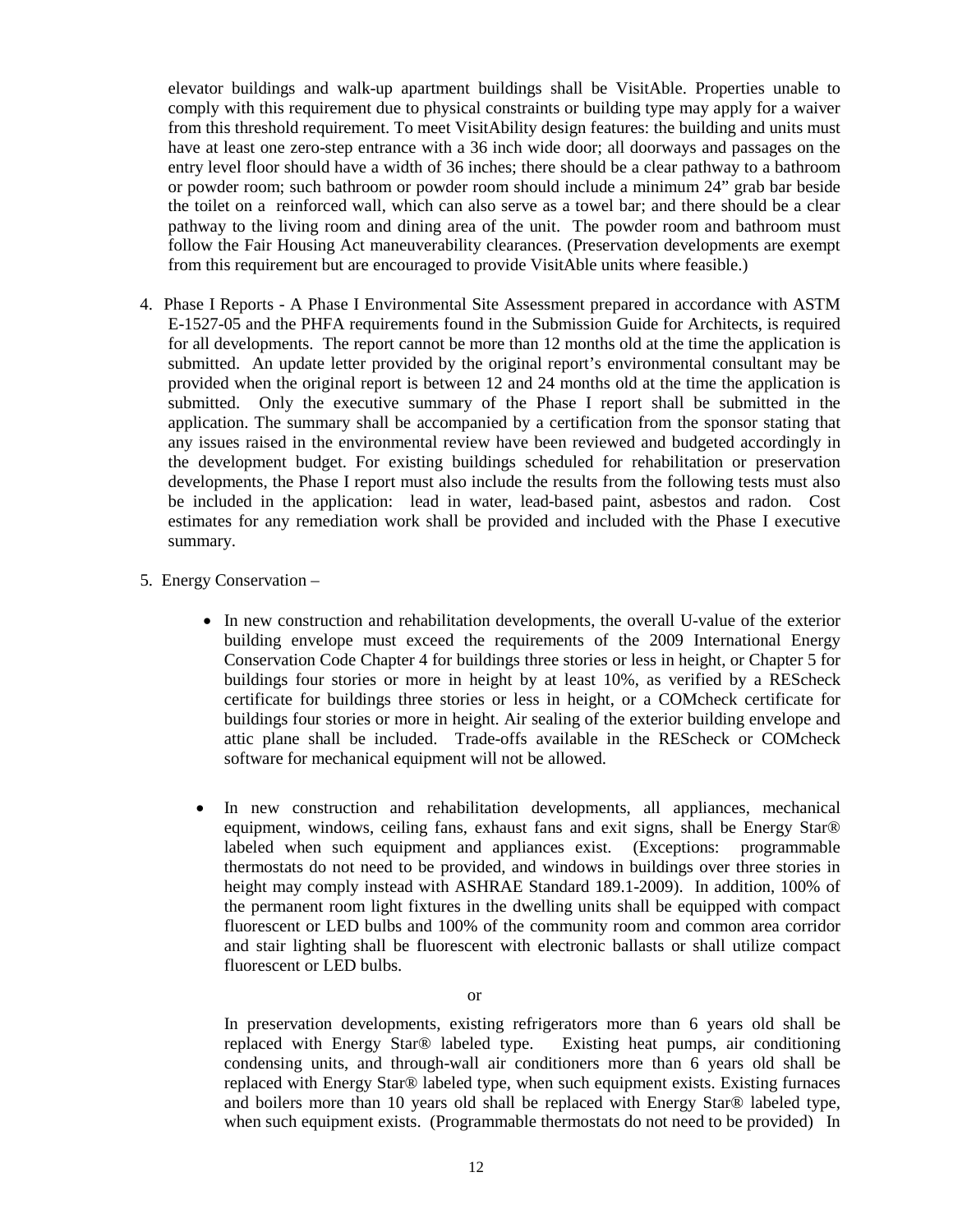addition, existing community room, common area corridor and stair lighting more than 15 years old shall be replaced with fluorescent fixtures with electronic ballasts or fixtures that utilize compact fluorescent or LED bulbs. Where windows are schedule for replacement, replacement should be made with Energy Star® qualified products, except in buildings over three stories in height, windows may comply instead with ASHRAE Standard 189.1-2009.

The developer must certify that when existing equipment, appliances and products are replaced, they will be replaced with Energy Star® labeled equipment, when such equipment exists.

- New construction and rehabilitation developments up to three stories in height, and four and five story buildings with individual heating, cooling and water heating systems in each dwelling unit, shall meet Energy Star® Homes Version 3.0 Standards by achieving a Home Energy Rating System (HERS) index necessary to achieve an Energy Star® rating (issuance of the actual Energy Star® label is not required). Rehabilitation developments must achieve a HERS index that is no greater than 4 points above that needed for an Energy Star® rating. This shall include computing a HERS index based on a review of the drawings and specifications prior to construction and documented to PHFA; all testing and inspections required during construction for an Energy Star label, following RESNET sampling protocol; and HVAC design in conformance with ACCA Manuals D, J, and S. (These requirements do not apply to preservation developments.)
- New construction and rehabilitation developments four stories or more in height shall meet Energy Star Multifamily High Rise standards (except for four and five story buildings with individual heating, cooling and water heating systems in each dwelling unit). This shall include all reviews, inspections, and testing necessary for an Energy Star label, although issuance of the Energy Star label is not required. The sampling protocol shall be as approved by Energy Star. (These requirements do not apply to preservation developments.)
- All developments must meet the Threshold Green Building Criteria set forth in the Multifamily Housing Program Guidelines.

Please review the Multifamily Housing Application and Guidelines for specific energy conservation requirements.

6. Affordability of Units - Developments must provide a financing plan which evidences that at least ten percent (10%) of the units are affordable to persons at or below twenty percent (20%) of the area median income, adjusted for family size. At least half of these units must be accessible. (Existing affordable developments with a demonstrated average occupancy rate of 90% or above over last 5 years may be exempt from having to meet the 20% area median income requirement for these units.) The development must evidence a viable plan to charge rents at levels affordable to persons at or below twenty percent (20%) of area median income for these units throughout the compliance period. An agreement shall be in place with appropriate referring entities (including those supported through programs of the Commonwealth's Department of Public Welfare) to assure that sufficient referrals for tenancy are received who are income-eligible and/or in need of the accessibility features. The Restrictive Covenant Agreement will require that the extremely low rents are maintained and that a corresponding number of units are marketed to and set aside for such extremely low income households throughout the compliance period.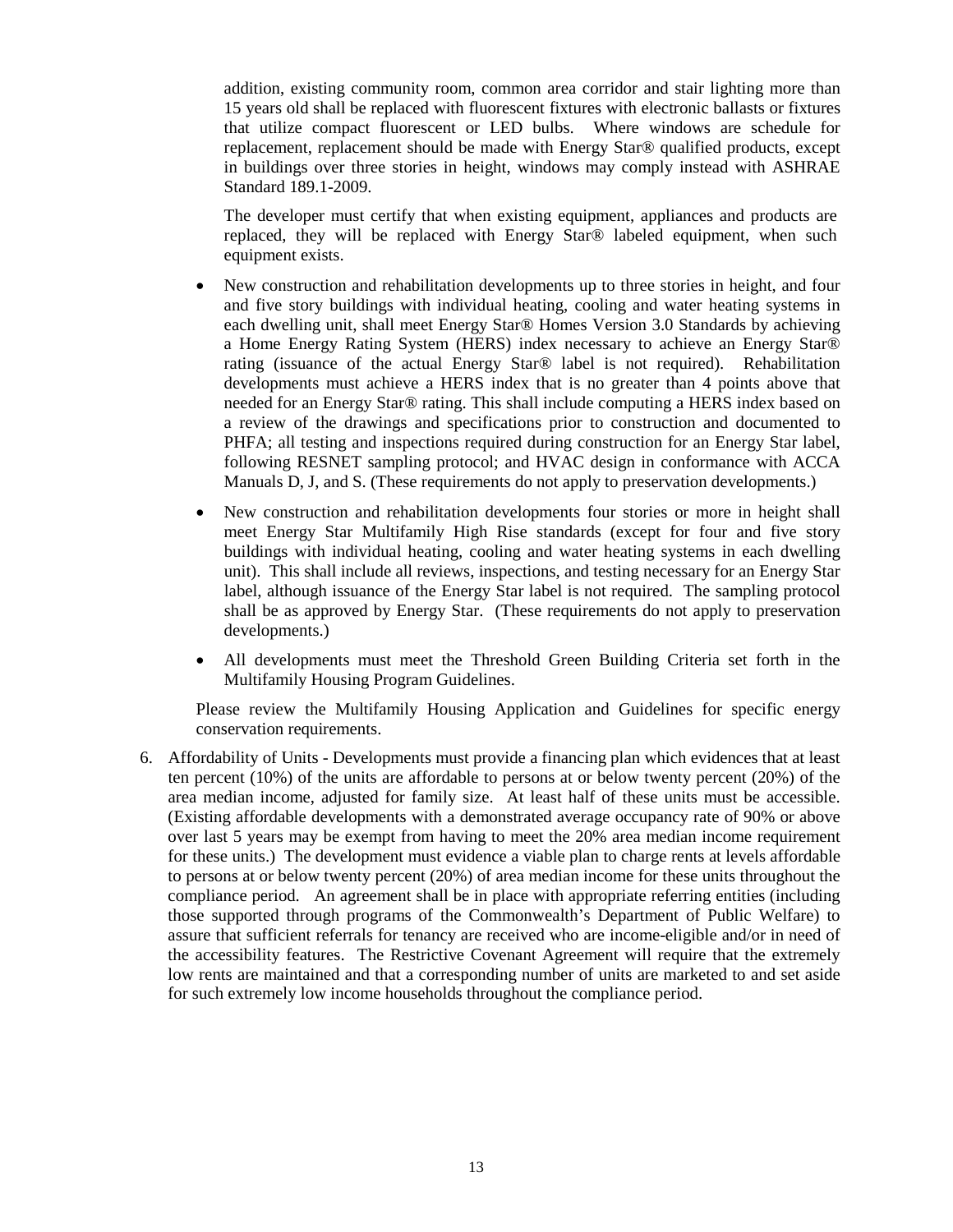#### **APPLICATION SELECTION CRITERIA**

#### **General Processing Information**

Upon receipt of the Application, the Agency will review the site and market information contained in the Application and will conduct a development site visit if the Agency deems the development to be financial feasibility based on the information submitted in the Application. On or about January 16, 2012, the Agency may notify applicants on their review status and in the event the Agency, in its sole discretion, determines that the application would not be competitive based upon the amount of tax credits available or deems the development to be financially infeasible, the applicant will be advised that the Agency may be discontinuing processing the proposal. For 2012, the Agency anticipates that the number of applications will significantly exceed the amount of Tax Credits availability for allocation, therefore, the Agency may use amount of resources available as a factor in making these determinations.

The Agency will review the Application and assign points based on the Selection Criteria. Applications will be underwritten by the Agency at the adjusted gross pay-in provided by the developer in the application but the Agency may adjust the pay-in during underwriting based upon market conditions, the targeted resident population or investor information. The Agency will be soliciting more information from and communicating directly with investors during the underwriting of applications. Based on changing market conditions, the Agency will require new (higher) amount of equity raise to support the developments. A development must address a substantial number in each of the six categories of Selection Criteria in order to qualify for a reservation of Tax Credits. The Agency has established a minimum point threshold of eighty (80) points for Applications during the Year 2012 Tax Credit Program. The Agency reserves the right, at any time, to require submission of such documentation or additional support as it deems necessary to evidence any of the items set forth herein including, without limitation, additional independent market studies, independent appraisals, evidence of property location and accurate deed and title information, independent capital needs assessments and opinions of qualified tax counsel or certified public accountants and will impose additional documentation or clarifying information as further set forth herein and in the 2012 Multifamily Housing Program Guidelines.

All Tax Credit reservations are made based upon the information contained in the Application. Unless specifically directed or approved by the Agency, changes or supplements to an Application during the processing period for ranking are not permitted. Changes to a development made by the applicant after a reservation is received affecting any of the Selection Criteria features will result in reconsideration of the ranking and may lead to a "rescission" of the conditional reservation. As a reminder, certain Selection Criteria will be incorporated into the Restrictive Covenant Agreement and monitored during the compliance period. Changes in any of the Selection Criteria subsequent to issuance of an IRS Form 8609 may result in noncompliance, may lead to specific enforcement action against the development and may result in the loss of Tax Credits to the development and its investors.

The scoring and ranking of a development does not guarantee funding by the Agency. In the event the Agency departs from the ranking and scoring criteria, it shall document such departure in accordance with the Code.

The Selection Criteria are set forth in Exhibit SC2012.

#### **RANKING OF DEVELOPMENTS**

Developments will be evaluated to determine the amount of Tax Credits required to make the development economically feasible and to ensure the development's long term viability. If two or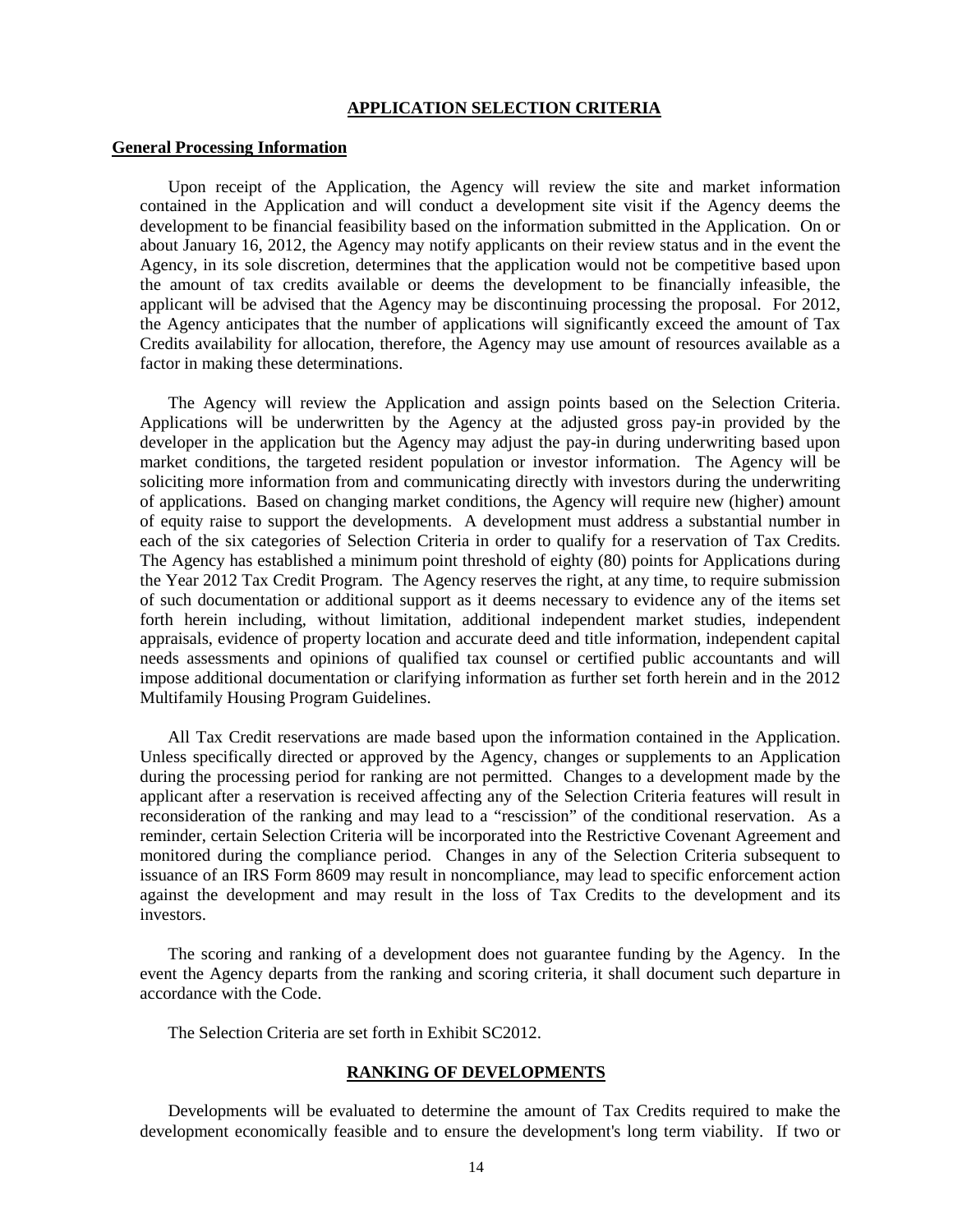more developments have the same ranking within a region, Set-Aside or the statewide pool and only one development can be awarded credits, the Agency will select the development that has a higher percentage of units available to residents whose incomes are at or below 50 percent of area median gross income as compared to total number of Tax Credit eligible units. If the developments have the same percentage of units serving residents at or below 50 percent of area median income, the Agency, in its sole discretion, may select the Application that it determines best fits the Agency's affordable housing priorities and achieves geographic distribution.

The Agency's determination as to the amount of Tax Credits reserved for or allocated to a development shall not be construed by the developer, lender, or any other interested party to be a warranty of the development's feasibility and viability, nor shall such determination constitute a representation of compliance with any requirements of the Code.

#### **DEVELOPER'S FEE**

The developer's fee, which is meant to compensate the developer for staff time, effort and work involved in the development of the property, includes developer's expenses, overhead, profit and consulting fees or other fees and costs that are above the maximums allowed by the Agency. For developments that have 25 or more units, the developer's fee is limited to 15 percent of the first \$10 million of replacement cost of the development less all costs of acquisition and 10 percent on every \$1 of replacement cost thereafter. For developments of 24 units or less, the developer's fee is limited to 20 percent of the replacement cost of the development less all costs of acquisition. The developer's fee to be earned on applications from existing Tax Credit properties will be limited to 10% of replacement cost less all costs of acquisition. Additional developer's fee will not be available for applications requesting Additional Tax Credits.

For rehabilitation and preservation developments that qualify for acquisition Tax Credits, a developer's fee will be allowed on a portion of the acquisition cost that is basis eligible. The fee is limited to 10 percent of the purchase price of the property less the cost of the land. The maximum acquisition cost that will be recognized in determining the developer's fee will be the lesser of the actual amount paid for the building or the MAI appraised value. The Agency will limit developer's fee to 5% if the seller and buyer are related parties.

In addition, the Agency may impose a developer's fee cap of \$1,500,000 per development on the total developer's fee allowable for costs associated with both the rehabilitation and acquisition of the development.

The developer's fee may not be calculated on a basis that exceeds the Agency's maximum per unit basis limitation. However, Agency staff may consider a higher developer's fee (up to the maximum allowable replacement percentage limits provided herein) if an amount of funds equal to the increased developer's fee calculated in excess of the Agency's maximum per unit basis limitation is committed by the owner to the provision of social supportive services, as support for lower income families in transition or in concert with a families moving to work initiative of the Commonwealth, or as an internal rental subsidy to subsidize rents at or below 20 percent of area median gross rent for the initial 15 year compliance period. Evidence of these commitments must be provided with the Tax Credit Application.

Applicants may request a developer's fee in excess of the maximum allowable amount up to but not exceeding an additional 5 percent (exclusive of developer's fees based on acquisition costs) if the applicant commits to provide to the development the entire amount of the equity raised for the additional developer's fee to fund an internal rent subsidy for all units set aside to provide affordable accessible housing to persons with disabilities for the initial 15 year compliance period. (The Agency reserves the right to determine the exact mechanism necessary and appropriate to ensure funding of the internal rent subsidy based on specific tax issues and ownership structure.) A unit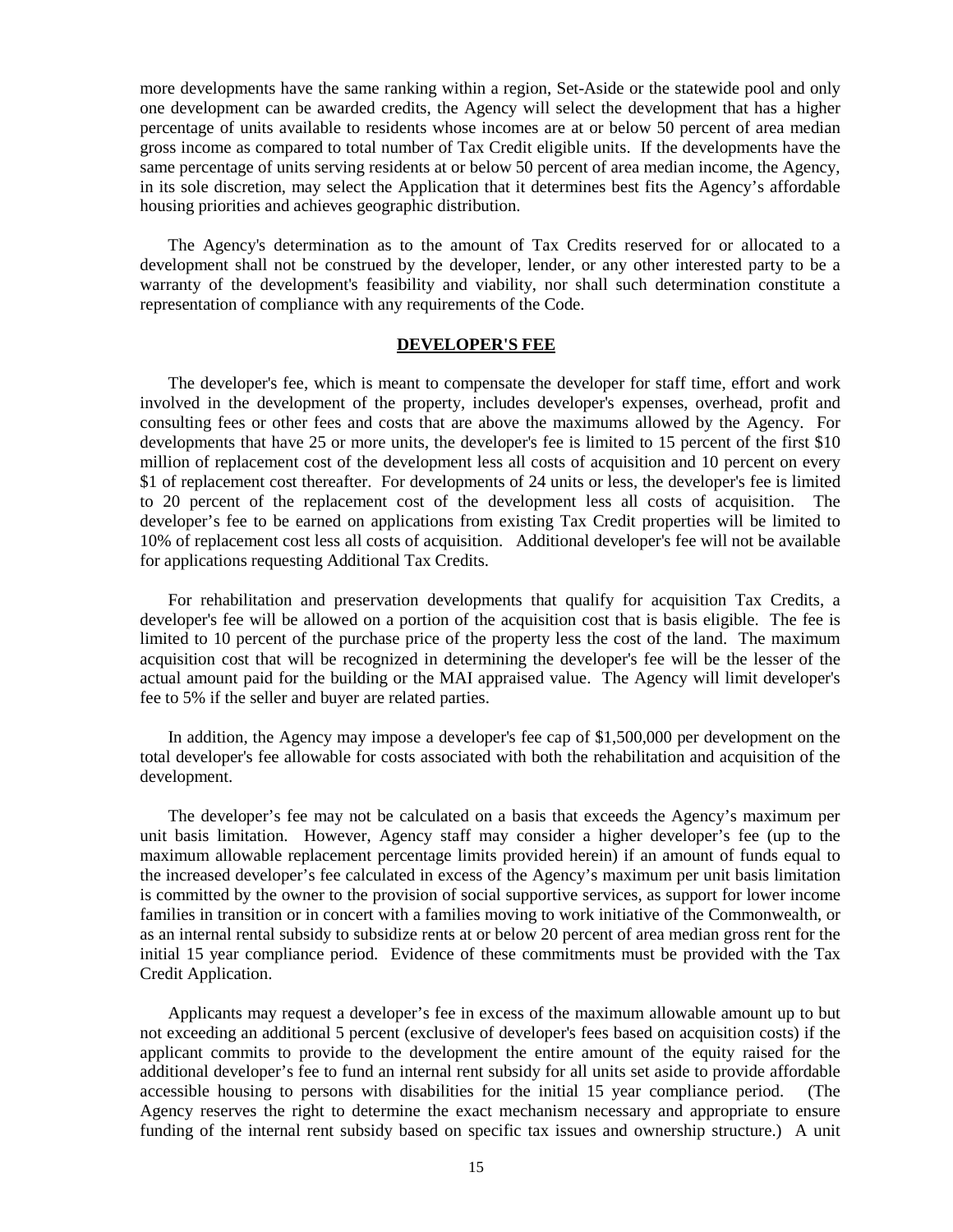would be considered affordable in this instance if the housing expense to the resident is maintained at a level affordable to a person with income at or below 20 percent of the area median income. Applicants may also request an increase in developer's fee in an amount not to exceed an additional 5 percent (exclusive of developer's fees based on acquisition costs) if the applicant commits to provide to the development the entire amount of the equity raised from the additional developer fee to fund of an internal rent subsidy for units set aside to subsidize rents to persons with income at or below 40 percent of the area median income for the initial 15 year compliance period. For developments not receiving Agency financing, Agency staff will only approve an increased developer's fee if the applicant provides adequate assurances and documentation (including evidence of a third party escrow arrangement) that an amount of funds equal to the increased equity raised from the additional developer's fee will be committed to the development to establish an internal rent subsidy for at least the initial 15 year occupancy period. In order to qualify for the additional developer fee, the applicant must provide evidence satisfactory to the Agency that an equity investor has been secured. If an investor has not been secured, the applicant will need to fund the reserves with other resources. In the event the Agency allows a developer's fee which exceeds the maximum per unit limitation up to the replacement cost, the Agency will not consider the additional 5 percent increases. Whenever an increased developer's fee is allowed, the partnership or operating agreement must provide that the approved developer's fee will, in fact, be paid to the developer from available funds (which may include development sources, operating revenue and additional capital contributions). Additionally, provision of funds for supportive services or to fund various internal rent subsidies will be incorporated in the Restrictive Covenant Agreement.

Development consultant's fees and organizational costs are required to be paid from the developer's fee. These fees may not be listed and shall not be recognized as separate line items on the Application.

#### **TAX EXEMPT FINANCED DEVELOPMENTS**

All tax exempt financed developments utilizing Tax Credits in their financing plan must submit a Tax Credit Application and must be evaluated in accordance with the 2012 Tax Credit Allocation Plan and the 2012 Multifamily Housing Program Guidelines. Developments receiving tax exempt financing for at least 50 percent of the aggregate basis of the property including land are not required to receive an allocation of Tax Credits through competitive allocation from the Agency. The eligible basis of the development would qualify for the Tax Credits without competing through the regular allocation process however, the Agency may require the application meet the threshold criteria and minimum threshold points under the Selection Criteria. Developments receiving tax exempt financing on less than 50 percent of the aggregate basis will be eligible for Tax Credits on only that portion of the eligible basis financed by the tax exempt bonds. For the remaining portion, the owner must apply and compete for an allocation of Tax Credits from the Agency in the established allocation process, but the Agency may establish a lower threshold for qualified applicants.

Only that amount of Tax Credits that is necessary to ensure feasibility and long term viability will be issued on the IRS Form 8609. See the 2012 Multifamily Housing Program Guidelines for the appropriate documentation to be submitted and the applicable timeframes.

Because of the competitive nature of Tax Credits, the Agency may require certain applicants to pursue Tax Exempt financing as an alternative to seeking Tax Credits from the Set-Asides. Additionally, for developments seeking Tax Exempt financing, the Agency may waive such timelines, processing and program requirements, in its discretion, to encourage and facilitate such financings. The Agency may also allow costs per unit above Maximum Basis limits and may allow higher developer's fees for developments using this funding source.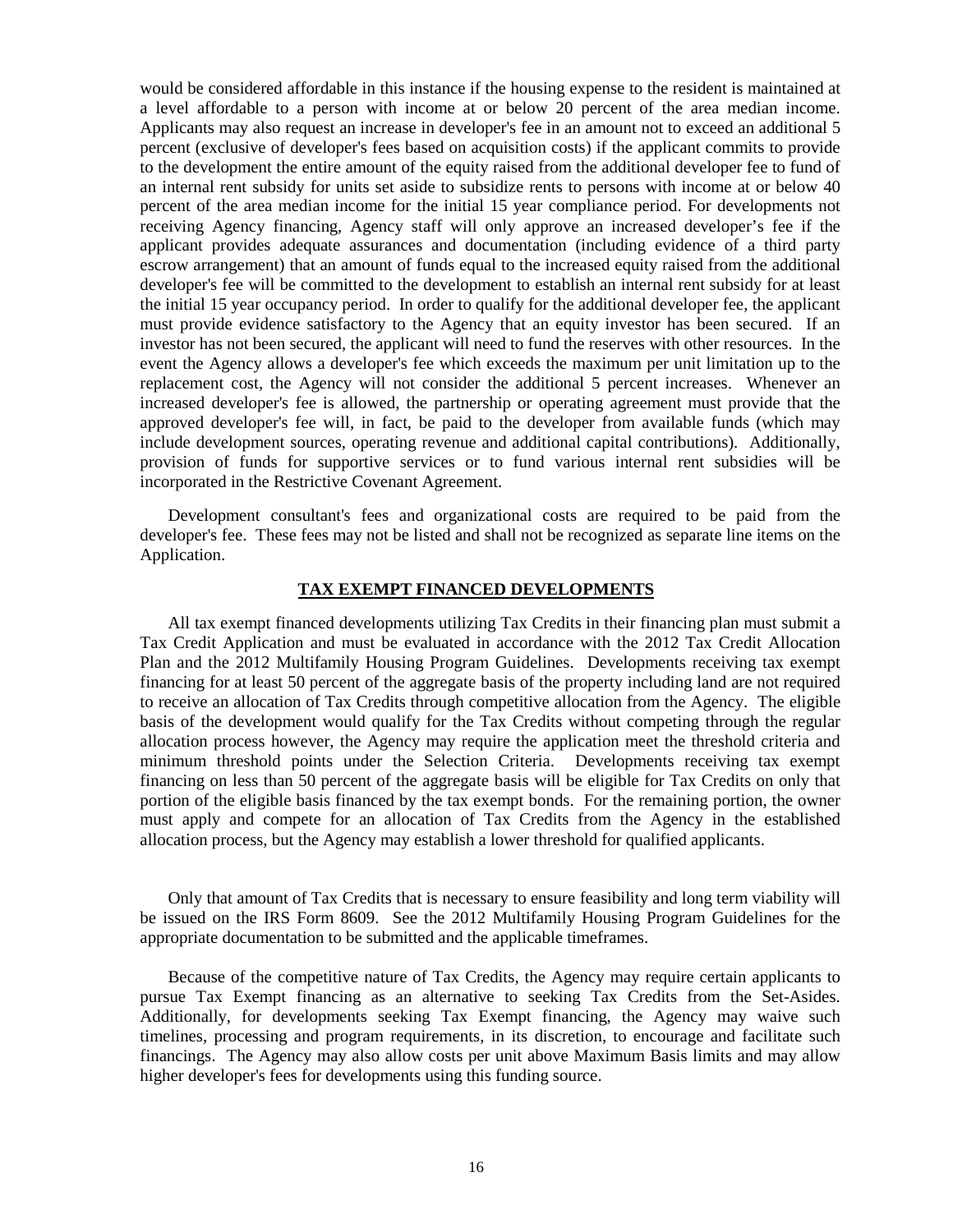### **SUBSIDY LAYERING REVIEWS**

Pursuant to Section 911 of the Housing Community Development Act of 1992, HUD published administrative guidelines concerning subsidy layering review of Tax Credit developments receiving assistance from the HUD's Office of Housing. The guidelines provide for the delegation of subsidy layering reviews for certain programs to Tax Credit allocating agencies. Pennsylvania requested and has been delegated this subsidy layering review responsibility. Assistance received from the Office of Public and Indian Housing (which includes Section 8 Project Based Assistance) requires a subsidy layering review by HUD. Section 911 guidelines provide the Tax Credit allocating agencies with standards for evaluating builder's profit, developer's fee, syndicator expenses, and net syndicator proceeds. The guidelines include both a safe harbor standard and ceiling standard for each category. The Tax Credit allocating agency may simply use the safe harbor standards or through the Allocation Plan may raise the safe harbor standards to the published maximum ceiling standards. The Agency has elected to raise the safe harbor guidelines to the maximum ceiling standards established for the Section 911 layering review since the ceiling standards are within the fee and cost limitations already established for the Tax Credit Program.

### **PLACED-IN-SERVICE/CARRYOVER ALLOCATION**

All developments receiving a conditional reservation of Year 2012 Tax Credits must either be placed in service by December 31, 2012 or, by August 1, 2012, be eligible for a carryover allocation of Tax Credits pursuant to Section 42 (h)(1)(E) of the Code. All processing deadlines for Carryover Allocations must be met.

To qualify for a Carryover Allocation, an owner must, by the required date, have evidence of ownership of the land or the depreciable real property that is part of the proposed development. The Agency may, in its sole discretion, accept 1.) an Attorney's Opinion Letter or a Certified Public Accountant Letter that certifies that the owner has carryover allocation basis for the development pursuant to the Code; or 2.) an owner's certification which includes sufficient identification of the property (i.e. legal descriptions, surveys, title insurance) to assign building identification numbers. In making this certification, the owner accepts full responsibility of all discrepancies, errors or omissions of properties and acknowledges that subsequent adjustments may require Internal Revenue Service approval. Additionally, no later than August 1, 2013, owner must incur more than 10% of the "reasonably expected basis" in the property, including land. The "reasonably expected basis" is that basis which is expected to be incurred as of the close of the second calendar year following the calendar year of the Carryover Allocation. See the 2012 Multifamily Housing Program Guidelines for further details and additional processing deadlines.

#### **PROCESSING PROCEDURES**

Selected developments will receive a contingent reservation of Tax Credits. In order to receive a conditional reservation of Tax Credits, documentation evidencing an equity investment within the established deadline will need to be provided. Developments receiving a conditional reservation of Tax Credits in Year 2012 are subject to the Agency's Year 2012 Multifamily Housing Program Guidelines and in the event the initial reservation is modified or amended, the Year 2012 Multifamily Housing Program Guidelines shall remain in force and effect for the property. However, the Agency may amend the 2012 Multifamily Housing Program Guidelines from time to time to further comply with Tax Credit Program requirements or to enable Agency staff to better fulfill its administrative duties and such changes would be applicable to the development.

The Agency reserves the right, in its sole discretion upon review and approval of a committee of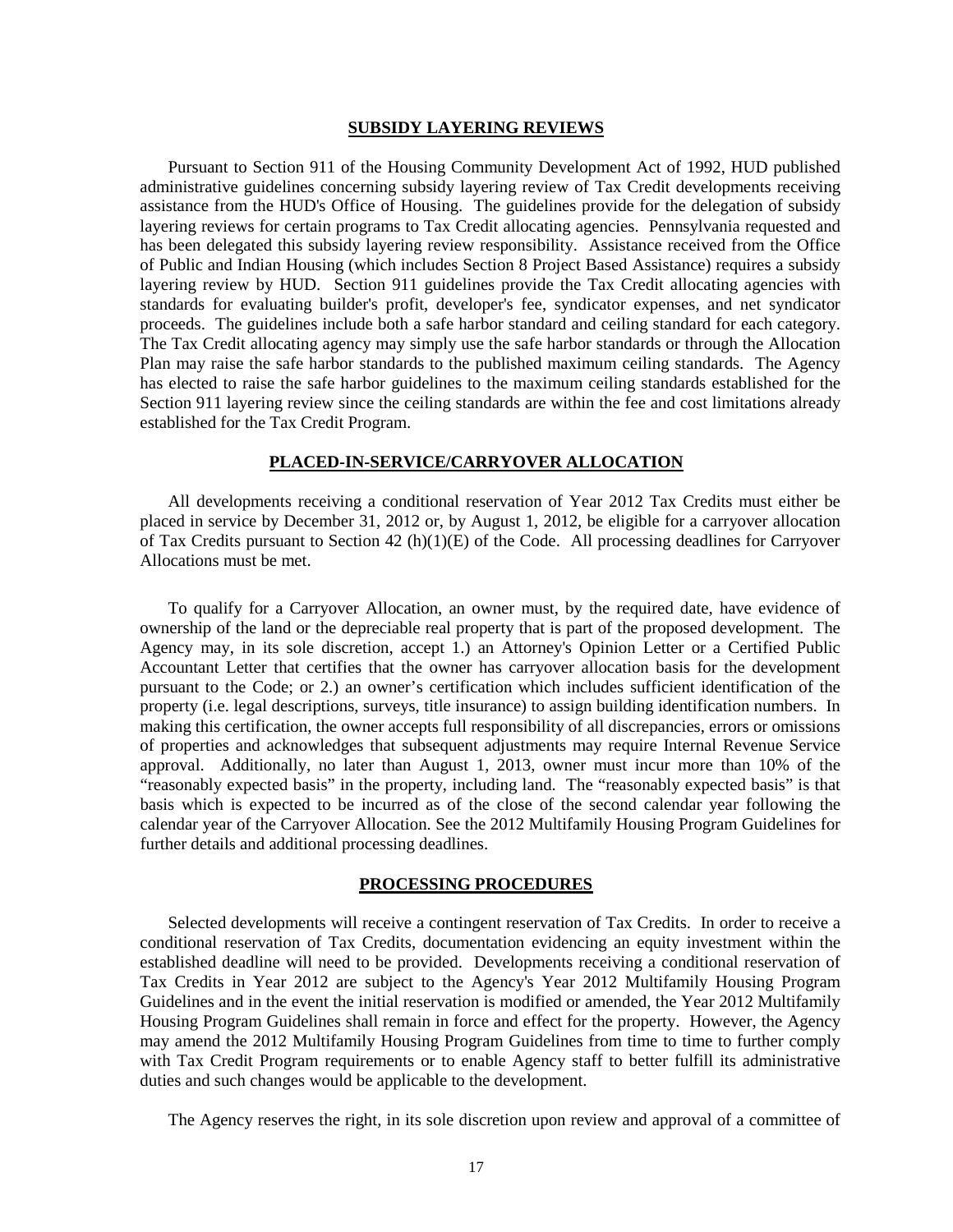the Board, to provide an allocation of Year 2012 Tax Credits to a development, without requiring reranking under the Year 2012 Allocation Plan. The development must be currently holding a valid allocation of Tax Credits and, due to circumstances beyond its control, be unable to meet Tax Credit program placed in service deadlines. The Year 2012 Tax Credits will be allocated upon release and return of the prior allocation. Such circumstances may include delays caused by local government's opposition to affordable housing; delays due to the failure of the federal government to release funding program guidelines or regulations in a timely manner or due to temporary freezes in federal government budget authority for program activity; or similar extraordinary and compelling basis (and but for such circumstance, Agency program deadlines and requirements would have been met). Notwithstanding the above, Developments which need additional Tax Credits to be viable for their equity closing must submit a new Application for funding with the Agency. Said developments will not be considered for substitution of Tax Credits because their Application has substantially changed. Further, the Agency may not consider any other Applications for Tax Credits, in its sole discretion for a new development submitted by the same applicant (or related entity or material participant) during the same or following funding round for Tax Credits if it provides this extraordinary relief due to the Developer's inability to meet placed in service deadlines.

#### **DEVELOPMENTS WITH MULTIPLE BUILDINGS**

A development may include multiple buildings if it has similarly constructed units, is located on the same or contiguous tracts of land, is owned by the same federal taxpayer and is financed pursuant to a common plan of financing. A development with multiple buildings that is proposing a mixed income structure must have low-income units in each building of the development. Scattered site buildings on noncontiguous tracts of land may also qualify if the development meets all of the other requirements described above and the development is 100 percent rent and income restricted, however, costs associated with the development of a separate community building may not be eligible for Tax Credits unless the building contains a residential rental unit.

#### **COMPLIANCE**

Owners are responsible for ongoing compliance with all requirements of the Section 42 of the Code and the Agency's Compliance Program Manual, including such rules, regulations, administrative revenue proclamations and revenue rulings as may be issued from time to time.

Each owner of a Tax Credit development must execute an agreement setting forth allowable occupancy and use restrictions, owner responsibilities and continuing Section 42 qualified development characteristics. This agreement, the "Restrictive Covenant Agreement," must be recorded for the maximum period required by the Code and no Tax Credits may be claimed by a property owner in any taxable year unless the Restrictive Covenant Agreement is in effect and is appropriately recorded on the property in the county land records.

The Agency will monitor each Tax Credit development for compliance with the Code. Such requirements may change from time to time and the protocol for compliance monitoring may be adjusted as deemed necessary or appropriate by the Agency. In addition to monitoring for all federal requirements, developments will be monitored for compliance with the occupancy standards, Selection Criteria and other covenants set forth in the Restrictive Covenant Agreement. A form authorizing the release of compliance information is on the Agency's website, www.phfa.org. However, we may release related information even if no release form is submitted.

The Agency has established an interactive database ("PA Housing Search") for all affordable housing units in developments participating in any of the Agency's multifamily housing programs, to provide a resource for households seeking affordable housing throughout the Commonwealth and to provide a marketing tool to owners. All developments receiving 2012 Tax Credits must participate in this data collection effort and will be expected to provide information including, but not limited to unit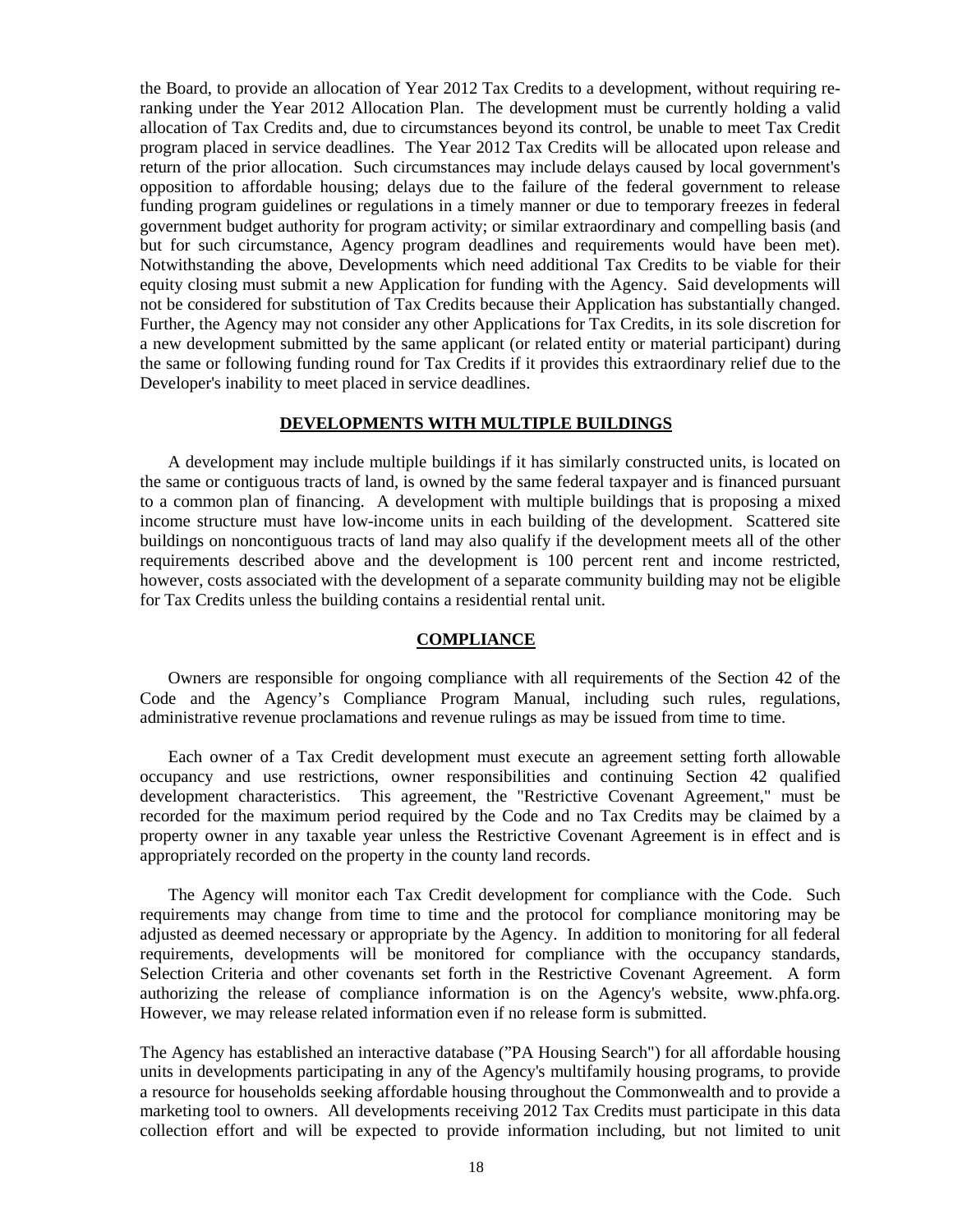amenities, household size, household income and move-in information and any ongoing unit vacancies in a secure and timely manner. Owners are reminded that they must comply with the Agency's Accessible Unit Policy (see Multifamily Housing Program Guidelines).

All owners must keep the following records for each qualified low income building in the development for each year of the compliance period: number of residential units in the building, the number of low income units in building, the number of occupants in each low income unit, the number of bedrooms in each unit, the square footage of each unit, the rent charged on each unit including the utility allowance, the low income unit vacancies in the building and the rentals of the next available unit for each building in the development including when and to whom it was rented. The owner must also keep documentation of the eligible basis and the qualified basis of the building as of the end of the first year of the Tax Credit period. Owners must also keep a record of the annual income certification of low income residents along with documentation to support the certification. (Effective January 1, 2009, Owners with 100% of the units qualified as Tax Credit units do not have to provide annual income certifications but must provide updates on household composition, student status and rent on the Agency's on-line compliance reporting system. In addition, subsequent data collection efforts may be applicable to the Development and each Owner must agree in advance to participate in these data collection initiatives.) Owners renting to holders of Section 8 certificates or vouchers may ask the public housing authority issuing the certificates or vouchers to provide a statement declaring that the resident's income does not exceed the applicable income limit under Section 42(g) of the Code. Any nonresidential portion of a building included in the eligible basis of the building must demonstrate its availability to all residents in the building at no additional cost to the residents.

Records for the first year of the Tax Credit period must be retained for at least 6 years beyond the due date (with extensions) for filing the federal income tax return for the last year of the compliance period of the building. In all subsequent years of the Tax Credit period, records must be kept by property owners for a minimum of 6 years after the due date (with extensions) for filing the federal income tax return for the year.

The Agency will also review and monitor developments for compliance with required certification submissions. Owners must provide certification at least annually to the Agency, under penalty of perjury, through the Agency's on-line compliance reporting system, as to the following: the development meets the requirements of the elected minimum set-aside test; the applicable fraction, as defined in Section  $42(c)(1)(B)$  of the Code, of each building in the development has not changed, or, if there was change, a description of the change; owner has received the annual income certification from each low income resident along with supporting documentation; the low income unit is rent restricted under Section  $42(g)(2)$  of the Code; all units are available to the general public and used on a non-transient basis and no finding of discrimination under the Fair Housing Act has occurred for the development; each building is suitable for occupancy pursuant to local health, safety and building codes and meets all habitability standards for the Tax Credit Program; the building's eligible basis pursuant to Section 42(d) of the Code has remained the same (or if there was a change, the nature of the change); and any resident facility in the building is available to all residents in the building on a comparable basis without a separate fee charged to the resident. Furthermore, owners must certify that no low-income resident of a Tax Credit property will be or has been evicted or otherwise had their lease terminated other than for good cause and owner must confirm that all leases state this affirmatively. Owner must also certify that if a low income unit becomes vacant, reasonable attempts are made to rent that unit to a qualified low income resident, and while that unit is vacant no units of comparable or smaller size may be rented to a non-qualified low income resident. If a low income resident's income rises above the limit established in Section  $42(g)(2)(D)(ii)$  of the Code, all available units of comparable or smaller size in that building must be rented to an income qualified resident. Owner must also certify that an extended low income housing commitment, as described in Section  $42(h)(6)$  of the Code, was in effect for all qualified low income buildings in the development.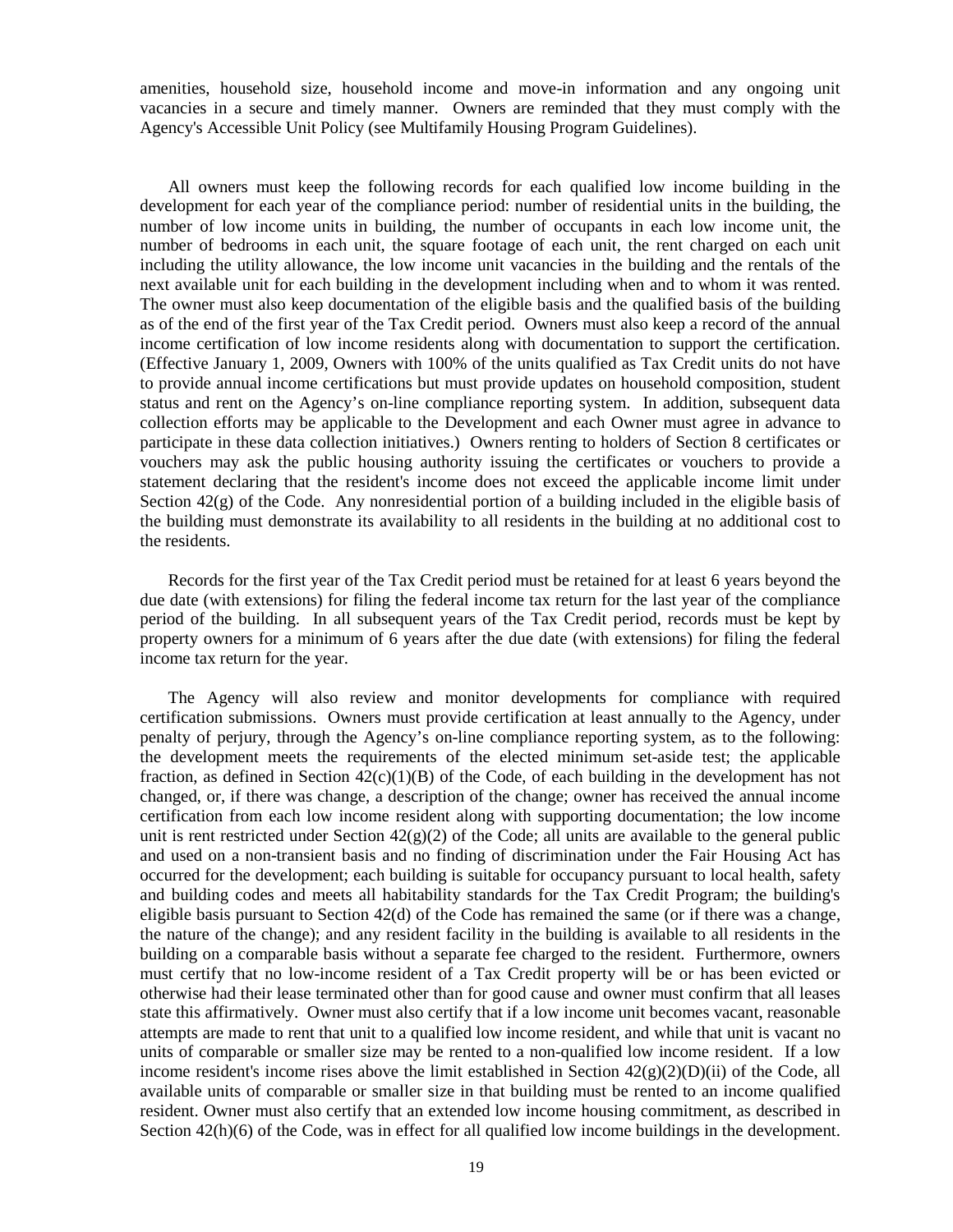Owner must also certify that a unit lease has not been refused to a Section 8 applicant because the applicant holds a Section 8 voucher or certificate. Owner's certifications of these items must be submitted at least annually or with such greater frequency as may be required by the Agency. The Agency may adjust any and all of its compliance protocols as it deems appropriate throughout the compliance period and the extended use term covered by the Restrictive Covenant Agreement.

The Agency may review the information set forth on the certifications at any time for compliance with the Code. On-site inspections of all Tax Credit developments will be held from time to time, at the sole discretion of the Agency, for compliance with the certification requirements, habitability standards, rent records, lease provisions, supporting documentation and all record keeping requirements in the low income units. Physical inspections of all buildings and at least 20% of all low income units are performed at least once every three years. The Agency will determine which developments and which records it will inspect and how often such inspections will be conducted in its discretion. The Agency retains the right to perform on-site inspections at any time during the compliance period for any Tax Credit development or to conduct more frequent or more detailed site visits if the Agency deems it appropriate. As referenced above, the Agency may also require submission of ongoing data from each property regarding move-ins and vacant units.

Audited financial statements must be submitted annually to the Agency's Compliance Monitoring Department for all properties with twenty (20) or more units. If audited financial statements are not available, a compilation must be prepared and submitted to the Agency's Compliance Monitoring Department. (Applications for Tax Credits in any year may be rejected from organizations or individuals who have not submitted to the Agency the audited financial statements for a Tax Credit development for the preceding tax year.)

As required by the IRS, in the event the owner or the development does not comply with any of the provisions of the Code, the Agency will provide written notice to the owner that specifies a correction period that may not exceed 90 days, unless extended by the Agency in writing. Upon the expiration of the correction period set forth in the written notice to the owner, the Agency must file IRS Form 8823 "Low Income Housing Credit Agency Report of Noncompliance" ("IRS Form 8823") with the IRS to advise the IRS of the existence of an event of noncompliance with an explanation of the nature of the event and whether the owner has corrected the noncompliance. Any change in either the applicable fraction or eligible basis resulting in a decrease in the qualified basis will be treated as an event of noncompliance. In addition, any failure to provide required information to the Agency on a timely basis in accordance with its written request or the procedures established in Agency directives or set forth in its Compliance Program Manual may be treated as an event of noncompliance and may result in the filing of IRS Form 8823. Failure to continually meet the requirements of the use, occupancy and other conditions relevant to the operation of the development, as set forth in the Restrictive Covenant Agreement, may be treated as an event of noncompliance and may result in the filing of IRS Form 8823.

The Agency will assess owners an upfront compliance fee designed to cover administrative expenses associated with the performance of compliance monitoring. Additional fees may be charged, as necessary and appropriate, for any property.

The Housing and Economic Recovery Act (HERA) of 2008 requires each state Credit allocating agency to provide HUD with information on the race, ethnicity, family composition, age, income, use of federal rental assistance, disability status, and monthly rental payments of households residing in each property receiving Housing Credits. All developments receiving Tax Credits must participate in this data collection effort and will be expected to provide the required information in the form, manner and timeframe required by the Agency.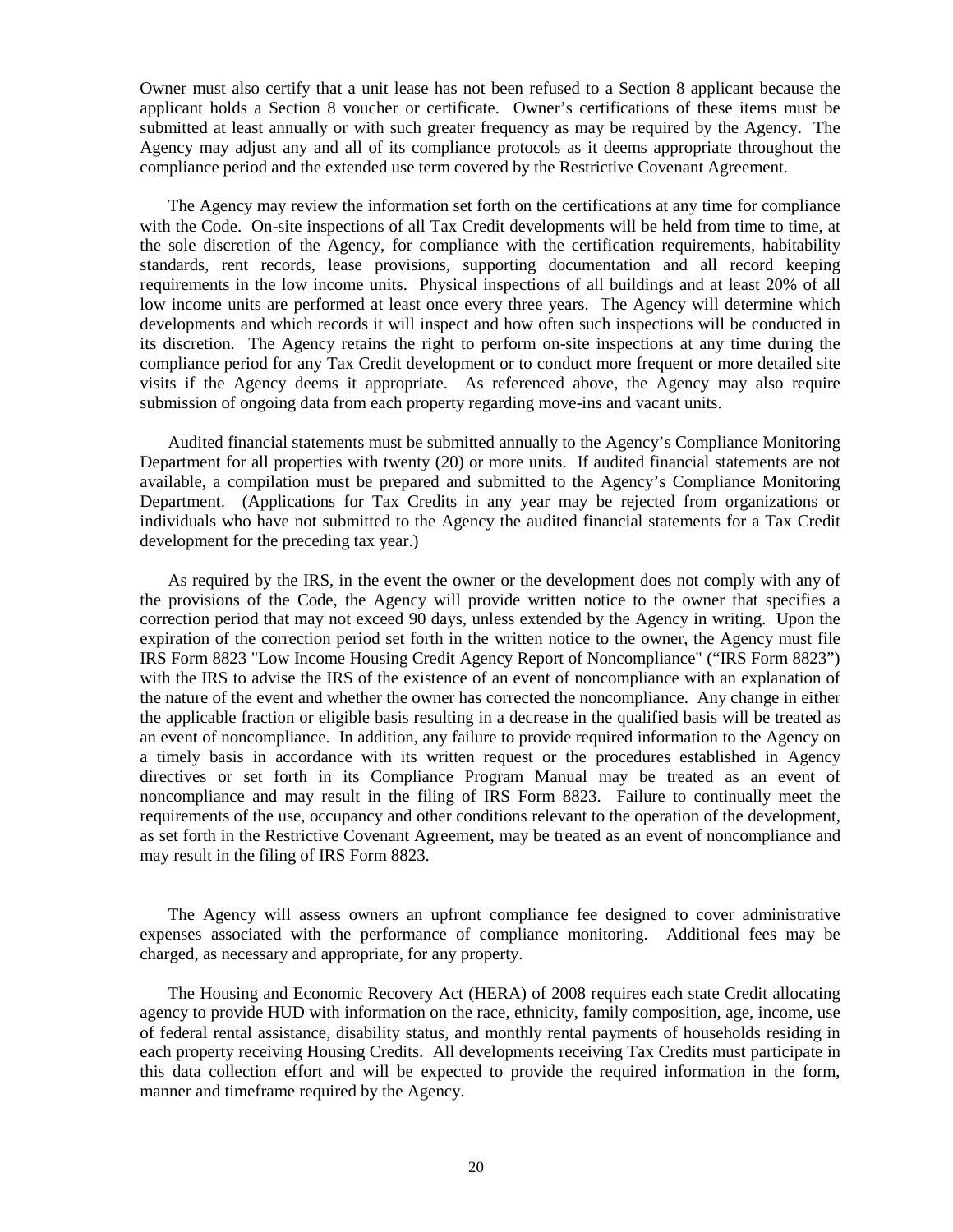### *Exhibit DCED*



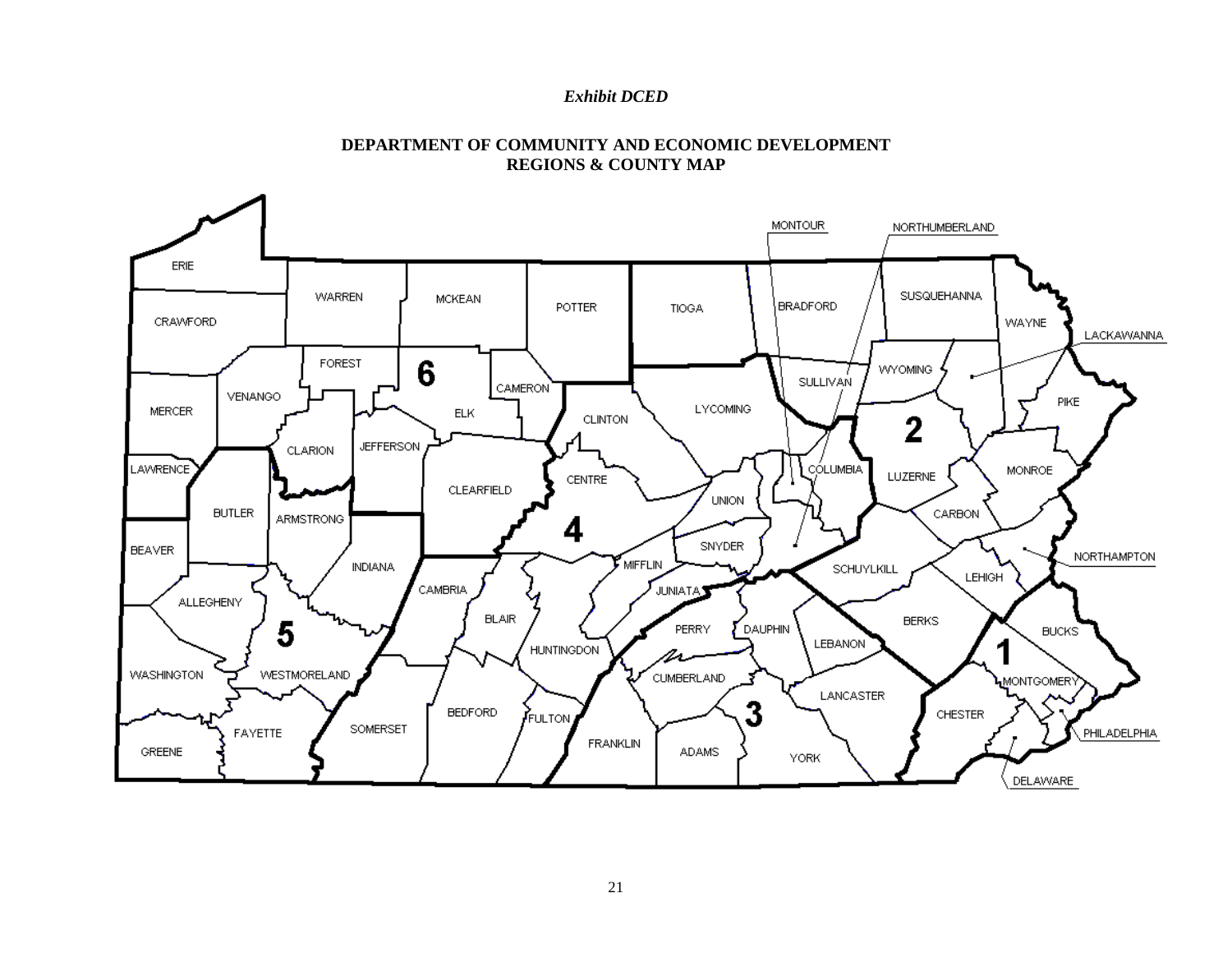### **DEPARTMENT OF COMMUNITY AND ECONOMIC DEVELOPMENT REGIONAL OFFICES**

908 State Office Building Broad & Spring Garden Sts. Philadelphia, PA 19130 (215) 560-2083

201 Samters Building 101 Penn Avenue Scranton, PA 18503-2025 (570) 963-4573

(717) 720-7300

# **Region 3 & 4 – North & South Central** 400 North Street  $4<sup>th</sup>$  Fl. Keystone Building Harrisburg, PA 17120

### **Region 1 – South East Region 5 - South West**

1405 State Office Bldg. 300 Liberty Avenue Pittsburgh, PA 15222 (412) 565-5002

#### **Region 2 – North East Region 6 – North West**

1200 Lovell Place Erie, PA 16503 (814) 871-4241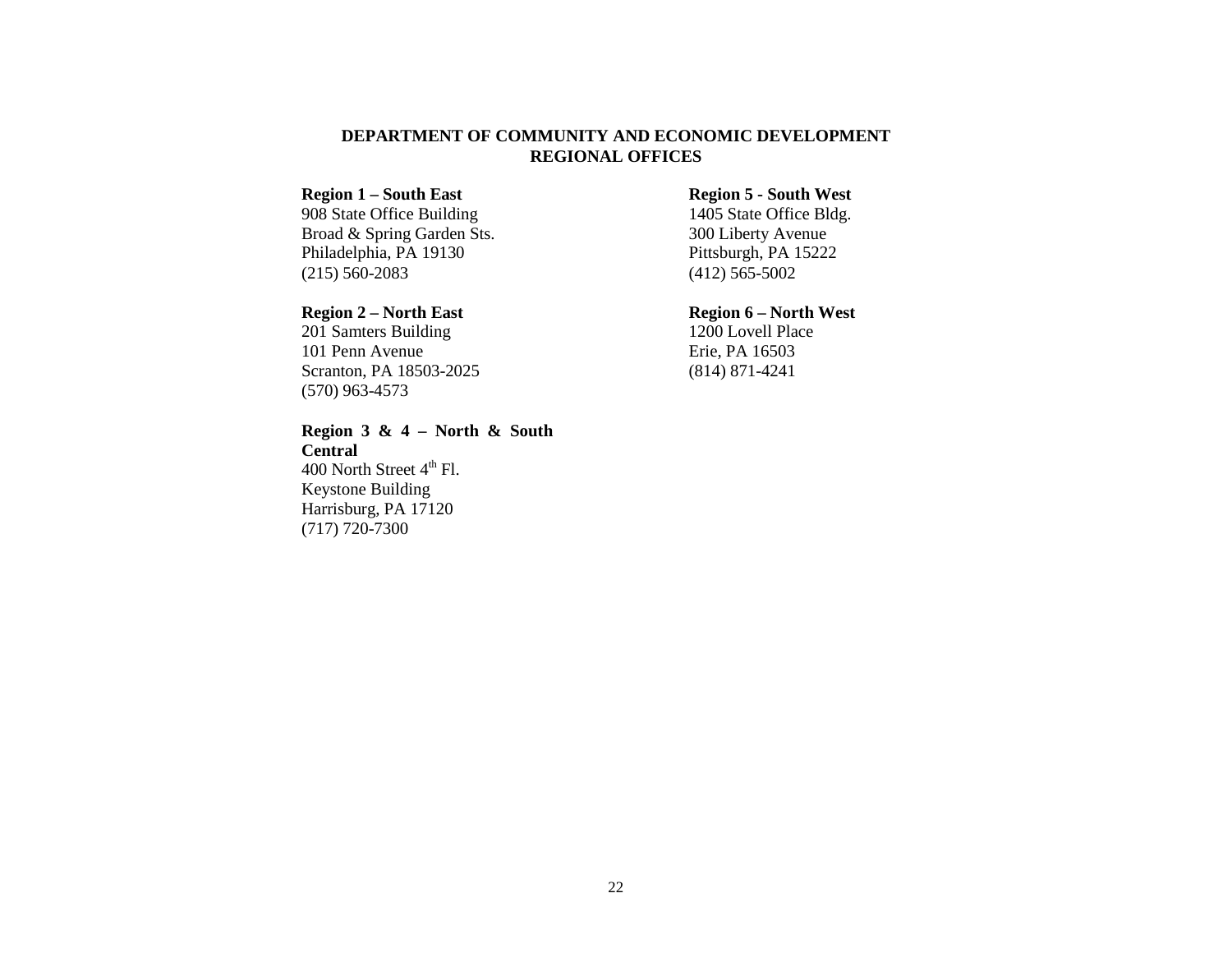# **A. Community and Economic Impact** *20 points*

It is the goal of the Agency to encourage affordable housing in areas with job opportunities; in areas near strong and stable communities and in areas which demonstrate the capacity for community revitalization opportunities. The Market Study /Needs Assessment must identify the criteria set forth in the Community and Economic Impact Selection Criteria for ranking consideration in this category. To that end, up to 20 points will be awarded to developments located in areas that demonstrate the following relative to the immediate market area:

# 1. Underserved Areas

- a. General Occupancy Developments
	- Low poverty rates
	- Limited affordable housing options, both subsidized and non-subsidized
	- Limited affordable housing production in past 20 years
	- Close proximity to employment
	- Strong housing markets
	- High owner-occupied markets
- b. Senior Occupancy Developments-
	- Large number of seniors eligible for affordable housing
	- Limited affordable housing options, both subsidized and non-subsidized
	- Limited affordable housing production in past 20 years
	- Close proximity to amenities for the senior population, including health and retail establishments, home health agencies, and hospitals.

# AND/OR

2. Community Revitalization Plans – A critical circumstance is the development's forming an important part of a broader or comprehensive program of neighborhood improvement which has the capability of changing fundamentally the character of that neighborhood or enhancing the lives and amenities available to residents of the community. Such improvement should include the provision of mixed income housing. A program of neighborhood improvement includes municipal support articulated in a publicly approved community plan or in the form of significant funding commitments, or evidence of substantial major investment in the area that is consistent with an existing comprehensive plan for neighborhood improvement which includes contributing to a transit oriented design initiative. Such funding commitments or major investments cannot be derived solely from the development of Tax Credit properties and may include proposals participating in: Main Street, Elm Street, Neighborhood Partnership or other programs of the Commonwealth, the Agency's Homeownership Choice Programs; New Markets Tax Credits, the Healthy Village Initiative of the Local Initiatives Support Corporation; the Blueprint Communities Initiative of the Federal Home Loan Bank or similar community support programs. Additionally, the plan should generally include municipal support, private investment and/or private sector commitments to the area. The Agency will consider in its evaluation of community impact the use of existing housing or buildings if the development is not located in a qualified census tract. Up to 20 points will be awarded this category.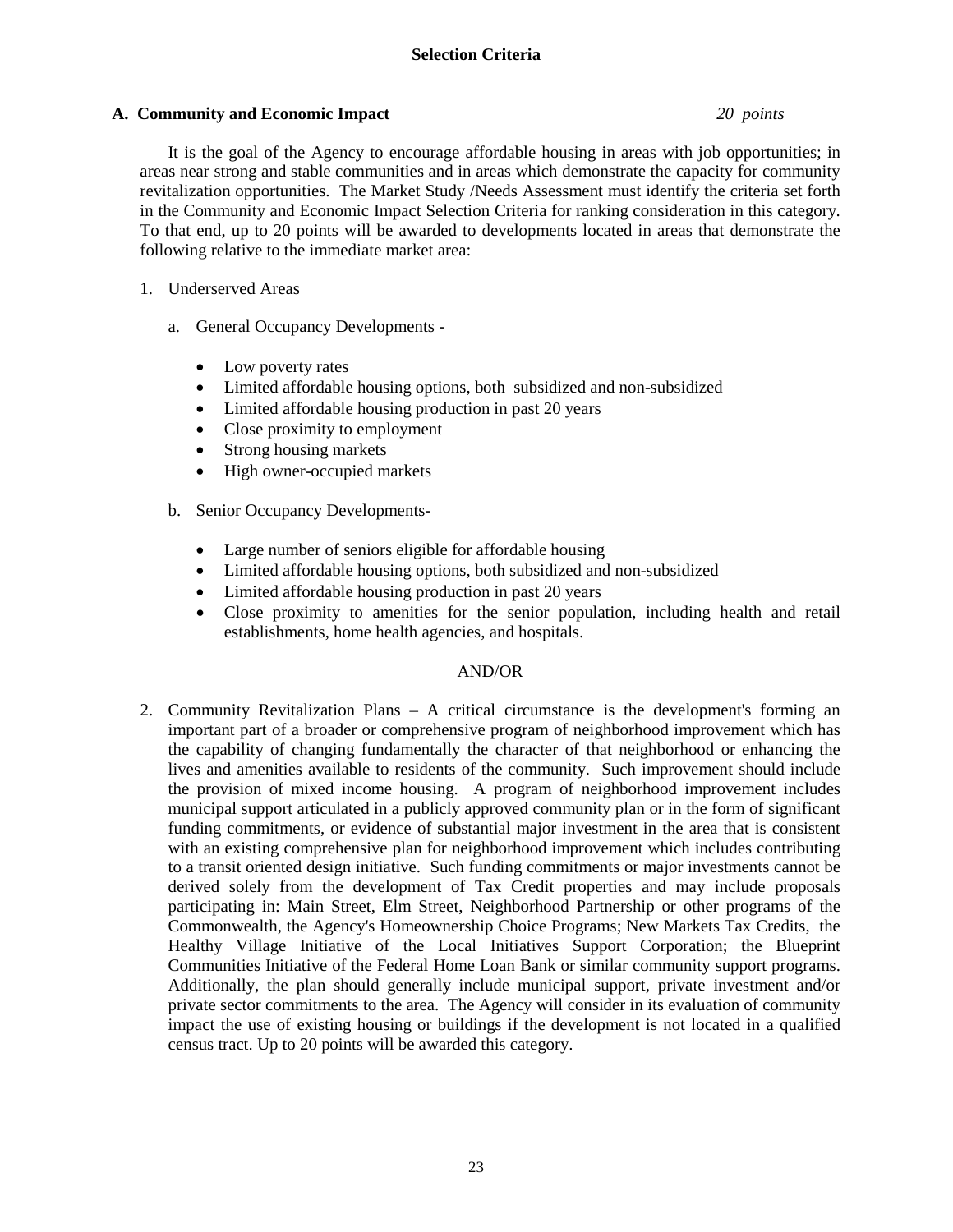### **B. Development Characteristics** *30 points*

- 1. Energy Conservation The Agency may award up to **20 points maximum** for the provision of each of the following development amenities.
	- Smart Site Selection 5 points each may be awarded to those developments located on a brownfield, residential infill or adaptive reuse site.
	- Renewable Energy Systems 5 points each may be awarded to those developments which incorporate renewable energy systems, such as solar thermal, solar photo voltaic, wind or geothermal in its design.
	- Green Building 5 points each may be awarded to those developments which uses recycled materials, certified/salvaged/engineered wood products or performs construction waste management in the construction of the development.

Please review the Multifamily Housing Application and Guidelines for specific requirements.

The Agency will review the architectural documents submitted with the proposal to confirm the existence of the proposed amenities. A certification from the design architect verifying the inclusion of the amenities in the development must be submitted with the Application. Confirmation from the construction contract administration architect is required with the submission of the cost certification documents. Amenities should be appropriate for the proposed resident population. The appropriateness and adequacy of the proposed amenities for ranking purposes will be determined at the sole discretion of the Agency. Verification of the availability of all amenities may be required by the Agency at any time and throughout the development's compliance period.

2. Site Selection Score - As part of the Agency's review of the Application, the Agency conducts a development site visit and reviews the site and market requirements as set forth in the Multifamily Housing Application and Guidelines which include, but are not limited to, neighborhood characteristics, site and location, proximity to services and amenities and marketability. Points may be awarded up to 10 points for those developments with the following scores:

| Score     | <b>Points</b> |
|-----------|---------------|
| $>70-85$  |               |
| $>85-100$ | 10            |

#### **C. Resident Population and Services** *50 points*

 $\overline{a}$ 

1. Income and Rent Targeting – The applicant may be awarded up to 20 points for developments that are designed to be substantially occupied by and affordable to residents with incomes that are at or below 50 percent of the area median income. Points will be considered for the following percentages of units affordable to and occupied by residents whose incomes are at or below 50 percent of area median income: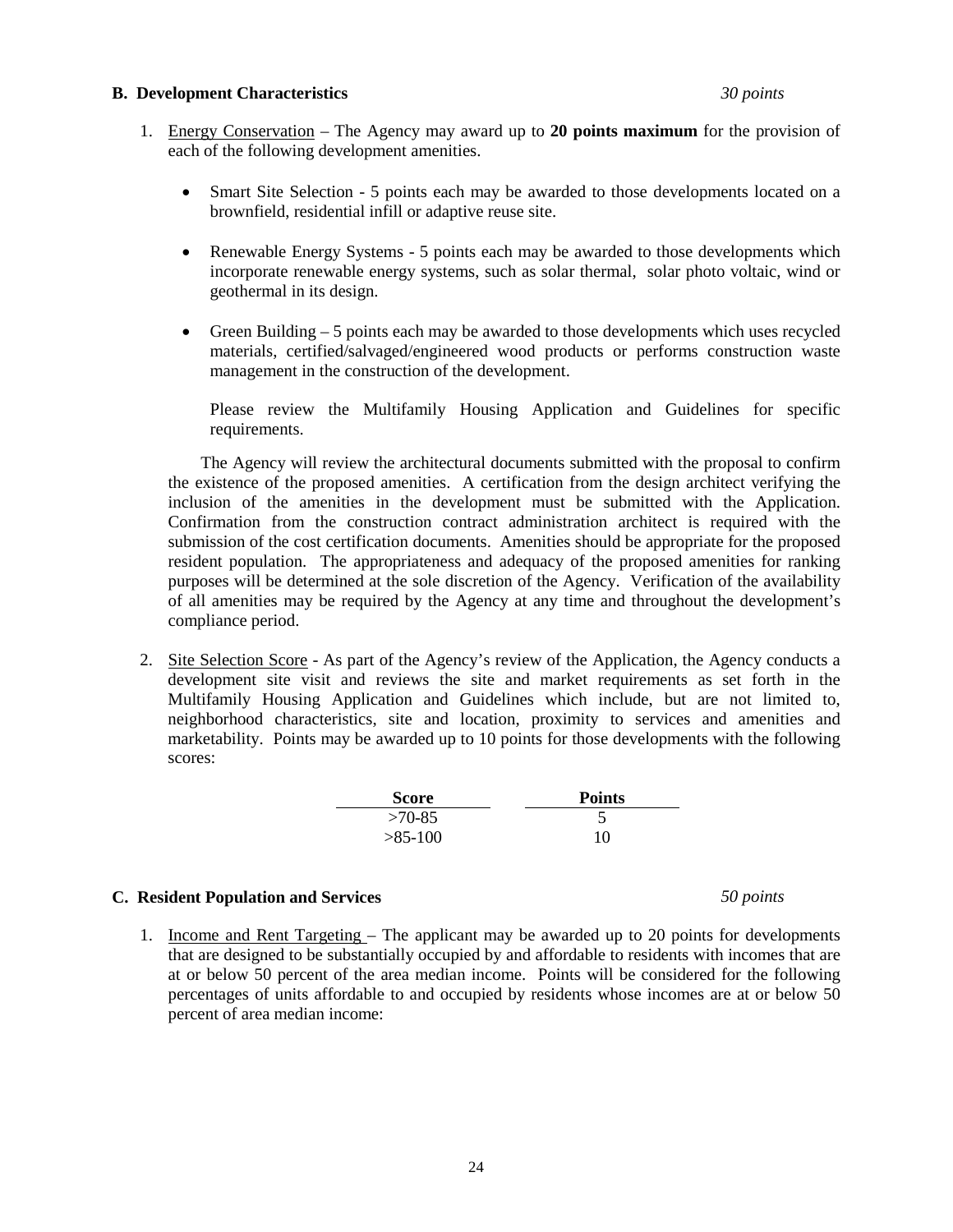| Percentage | <b>Points</b> |
|------------|---------------|
| $>10-20%$  |               |
| $>20-30%$  | 8             |
| $>30-40%$  | 12            |
| $>40-50\%$ | 16            |
| $>50\%$    | 20            |

- 2. Designated Populations & Supportive Services To receive points in this category, the development will provide evidence that appropriate services will be provided for the entire resident population for the duration of the compliance period. Evidence consists of a supportive services plan that:
	- Is specific to the development and effectively addresses the anticipated service needs of the target resident population.

General occupancy developments should deliver or coordinate services that: improve building and unit maintenance; stabilize occupancy by improving residents' ability to uphold their lease obligations; and enhance quality of life through increased self-sufficiency and programs that improve life skills, employment, education, income/asset building, child and youth development, community building, and access to services.

Senior occupancy developments should deliver or coordinate services that: stabilize occupancy by improving residents' ability to uphold their lease obligations throughout the aging process and enhance quality of life through improved access to services and benefits, health promotion, community building, and socialization.

Developments for populations with special needs should deliver or coordinate services that stabilize occupancy by improving residents' ability to uphold their lease obligations and enhance quality of life through improved access to services that support the needs of the targeted population.

- Includes sufficient funds to implement the described plan of services. It is recommended that this funding be set aside in a supportive services escrow account, but including in the development's annual operating budget, collaboration with a community-based service provider (include letter of intent or Memorandum of Understanding) or funds from other identified sources may be used. If currently committed funds fall short of the cost of services for at least the first fifteen year period, identify how services will be funded for the remainder of the compliance period.
- Utilizes a service provider/coordinator with the capacity to implement described plan of services. The recommended minimum is 1 hour of on-site dedicated staffing per week for every 5 units. Services staff should have access to a computer with Internet and email capabilities. There should be sufficient space to carry out the described services, including adequate office and community space.

Satisfactory completion of the above three factors are the minimum requirements for 5 points. Demonstrated commitment of sufficient funds for at least 15 years and meeting or exceeding the recommended minimum on-site staffing may result in an additional 5 points.

Confirmation from the service provider regarding the availability of applicable services at initial occupancy of the development will be required prior to issuing the IRS Form 8609. To ensure the continued provision of supportive services, the Restrictive Covenant Agreement will reflect such commitment.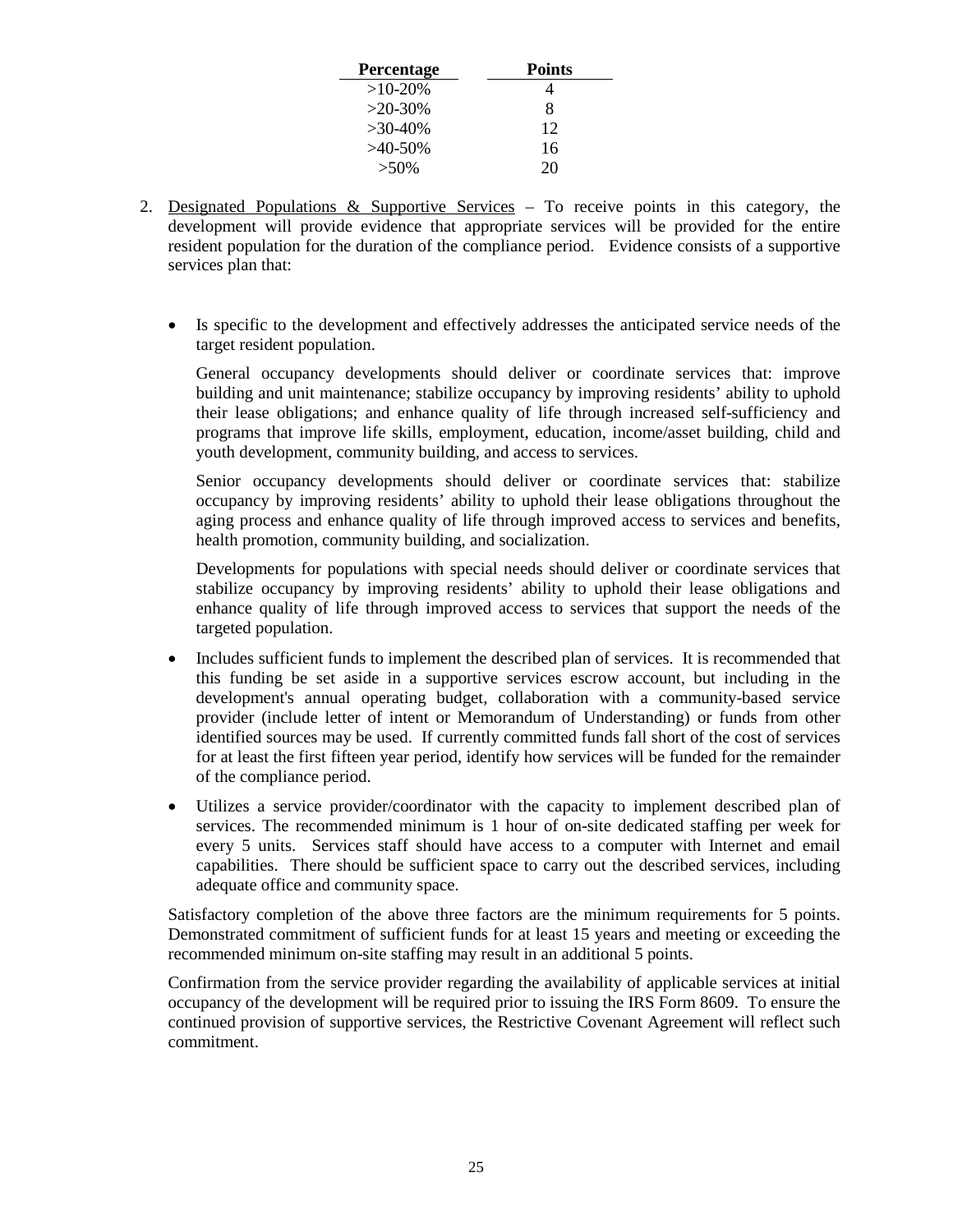### 3. Accessible Units –

Consideration may be given to developments where the developer agrees to provide twice as many fully accessible units as are otherwise required (under local, state, or federal mandate, whichever is greater) in the development. All employee units and market rate units must be included in the total unit count when calculating the required number of accessible units. The developer must certify that these units are accessible and, that during initial lease up, the developer will exclusively reserve the units for occupancy by persons needing the accessible units for the first thirty days. Thereafter, the developer will include certain provisions in the lease to allow the units to be occupied by persons who need the accessible features of the units, to the greatest extent feasible. Evidence of enforcement of the lease provisions will be required and implementation and adherence to additional outreach programs to identify and match qualified residents who need the accessible features within the development may be required throughout the compliance period which may include contacting the Agency prior to renting the unit to persons who do not require the accessible features in accordance with the Agency's Accessible Unit Policy.

Terms addressing the accessible units and the subsequent rental of these units will be incorporated in the Restrictive Covenant Agreement. In addition, a certification from the design architect verifying the inclusion of the accessible units in the development will be required at the time of application. Confirmation from the construction contract administration architect will be required with the submission of the cost certification documents. For preservation developments, consideration will be given for points under this category if the development increases the number of fully accessible units which meet current standards in the development by at least 5 percent of the total units available. If an existing development already has twice the federal minimum number of accessible units that meet current accessibility standards, they will be eligible to receive points in this category. (All other requirements applicable to rental and long term occupancy of these units are the same.) (10 points)

4. Large Families – Up to 10 points may be awarded for those developments providing units with three or more bedrooms for large families. High rise developments and senior housing cannot qualify for this category. Points will be considered for developments that include the following percentages of units with three or more bedrooms:

| Percentage | <b>Points</b> |
|------------|---------------|
| $>15-20\%$ | h             |
| $>20-25\%$ | 8             |
| $>25\%$    | 10            |

A certification from the design architect verifying the number of large family units in the development will be required at the time of application. Confirmation from the construction contract administration architect will be required with the submission of the cost certification documents. For developments not requiring the services of an architect, the certifications may be provided by the general contractor.

#### **D. Development Process** *25 points*

1. Noncompliance – The Agency may deduct up to 10 points from the score for proposals involving either an applicant (or any related entity) that owns a managing or controlling interest in a Pennsylvania Tax Credit development or a management agent of such development who has unresolved IRS Form 8823 noncompliance issues, has not met the requirements of the Restrictive Covenant Agreement or failed to meet the selection criteria for which an allocation of Tax Credits was made.